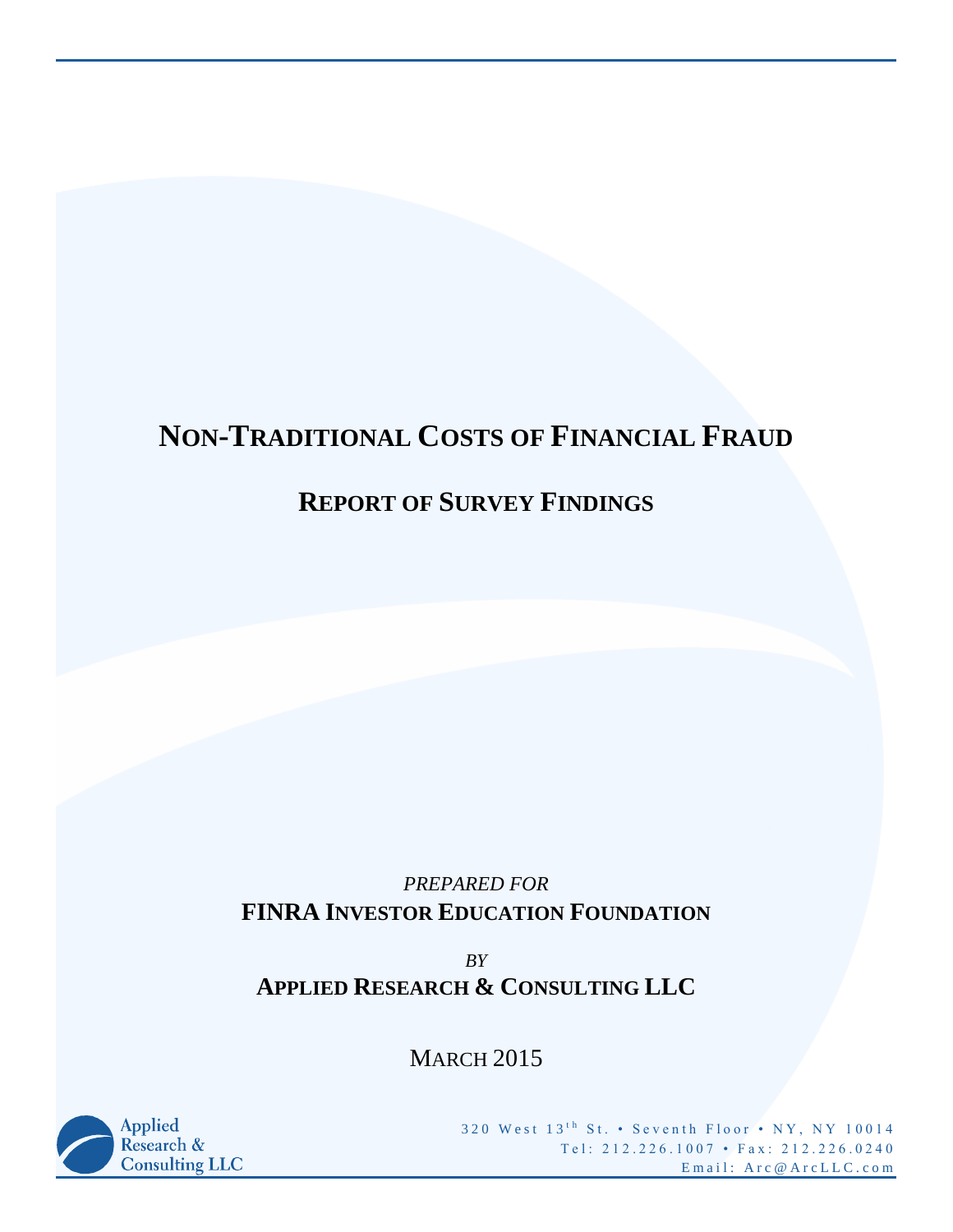## **TABLE OF CONTENTS**

| PERCEPTIONS OF AND ATTITUDES TOWARD THE FRAUDULENT INCIDENT  12 |    |
|-----------------------------------------------------------------|----|
|                                                                 |    |
|                                                                 |    |
|                                                                 |    |
|                                                                 |    |
|                                                                 |    |
|                                                                 |    |
|                                                                 |    |
|                                                                 |    |
|                                                                 | 24 |

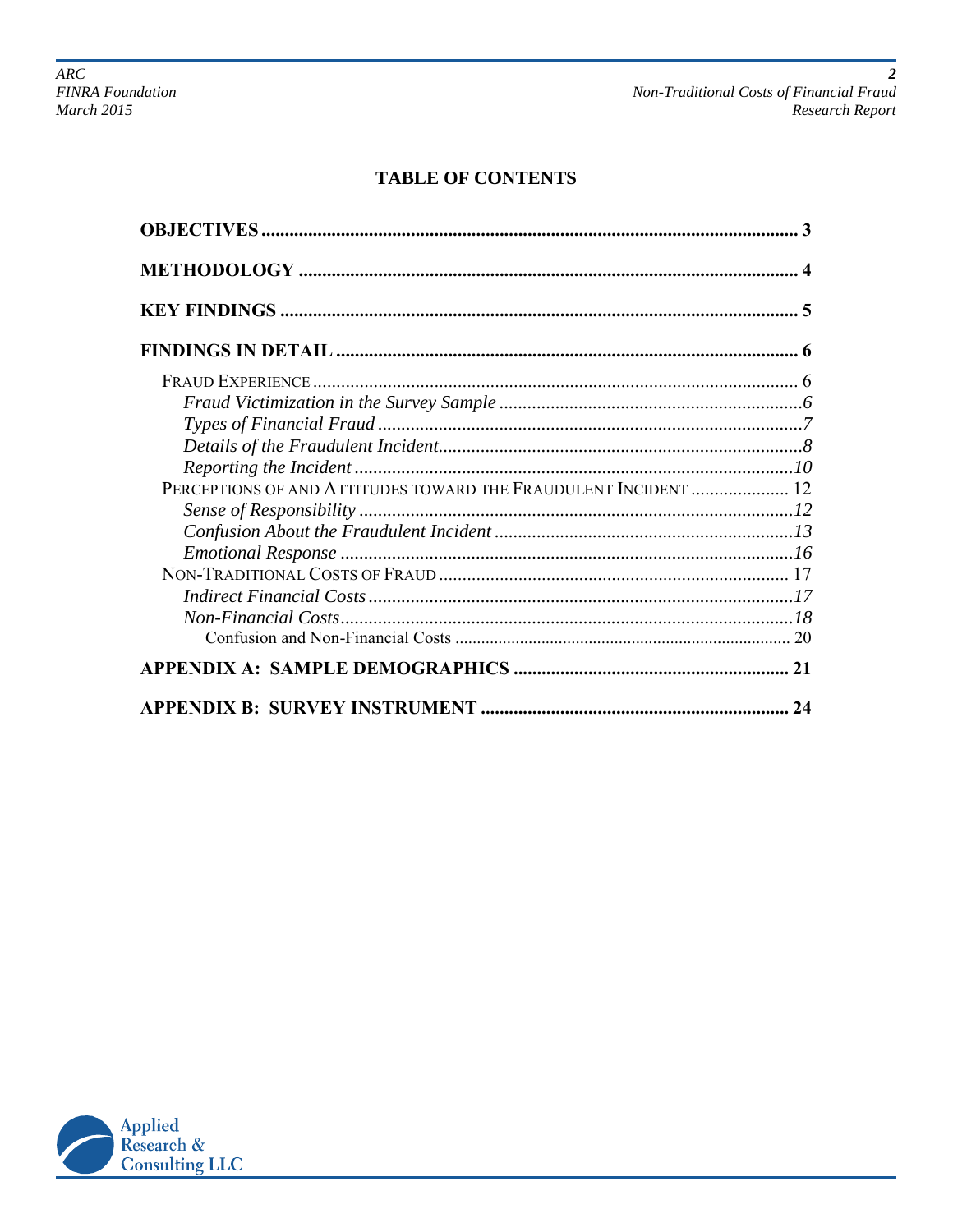#### **OBJECTIVES**

Typically, estimates of fraud costs focus primarily on the direct financial costs, specifically the amount of money lost in the fraudulent incident. The FINRA Investor Education Foundation commissioned Applied Research & Consulting LLC (ARC) to conduct a study to explore **non-traditional costs of financial and investment fraud**, including:

- indirect financial costs, such as legal fees, fees for bounced checks, opportunity costs, lost wages, etc.; and
- non-financial costs, such as stress, depression, frustration, anger, other psychological consequences, sleep deprivation, health issues, lost time, etc.

The study focused on financial and investment fraud in which the victim played an active role. Consumer frauds (e.g., fake weight loss programs, "work at home" scams) and other types of financially related fraud in which the victim did not agree to invest his/her money (e.g., identity theft, credit/debit card fraud) were not included in the research.

It is also important to note that this study was not intended to address the issue of fraud prevalence. All participants were self-reported victims of financial fraud, therefore the research does not provide a measure of how often financial fraud occurs in the general population, or which types of fraud are more prevalent.

Instead, this study offers an in-depth look at financial fraud from the victim's perspective—how victims experienced the incident, their reactions to the fraud and the potential indirect financial costs and non-financial consequences of having been victimized.

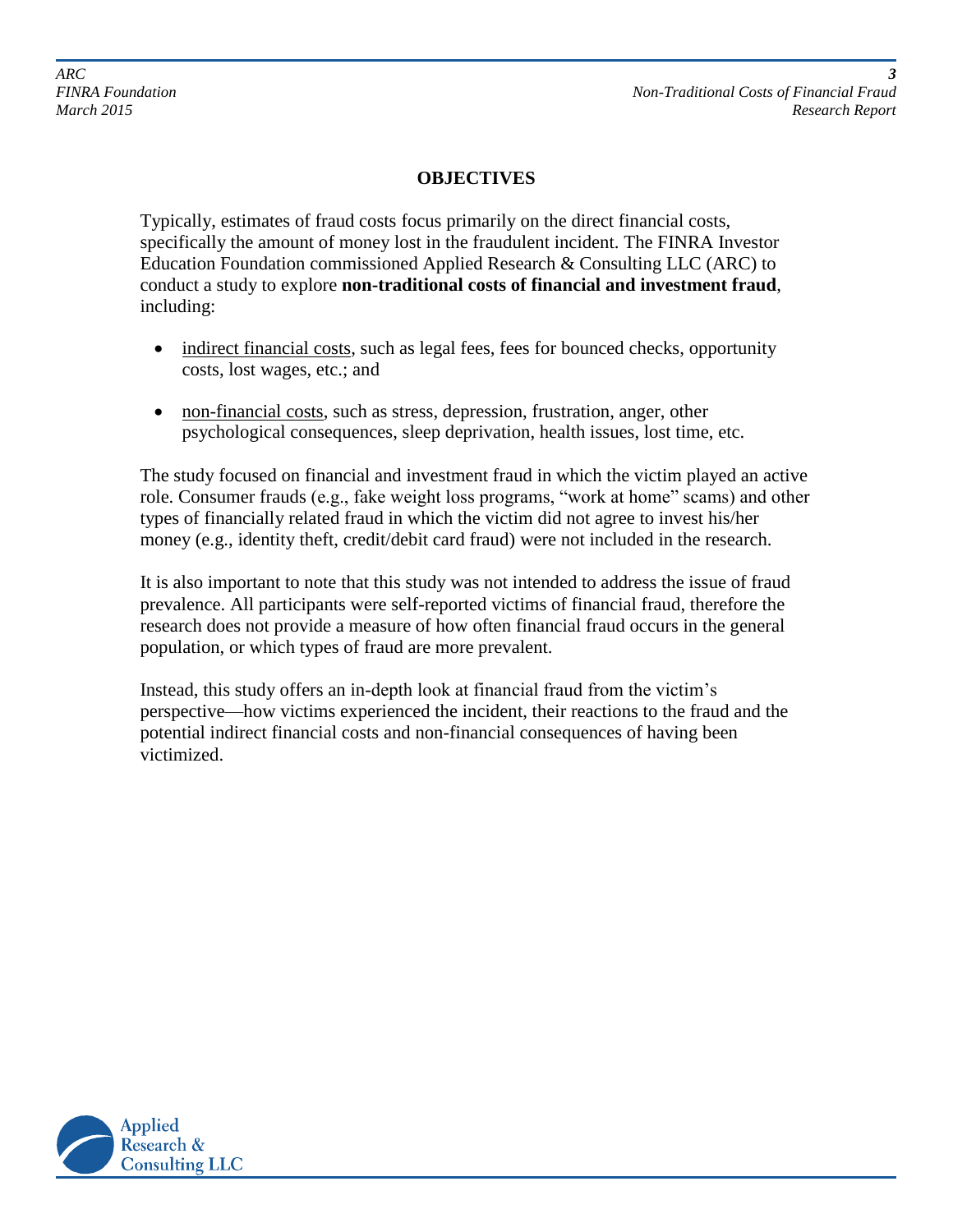*FINRA Foundation Non-Traditional Costs of Financial Fraud March 2015 Research Report*

## **METHODOLOGY**

To achieve the objective outlined above, ARC conducted a nationally distributed online survey of 600 self-reported fraud victims.

- All respondents were screened to meet the following criteria:
	- Men and women ages 25 or older who have primary or shared decisionmaking responsibility for their household's financial investments.
	- Lost money in a fraudulent or potentially fraudulent incident.
- Quotas were set so that the sample would be evenly split among men and women (300 each), but all other demographic variables were allowed to fall freely in order to provide a natural representation of the demographics of financial fraud victims. Additional details on sample demographics are provided in the Appendix.
- Sample for the survey was provided by SSI (Survey Sampling International).
- The survey was conducted in August 2014.

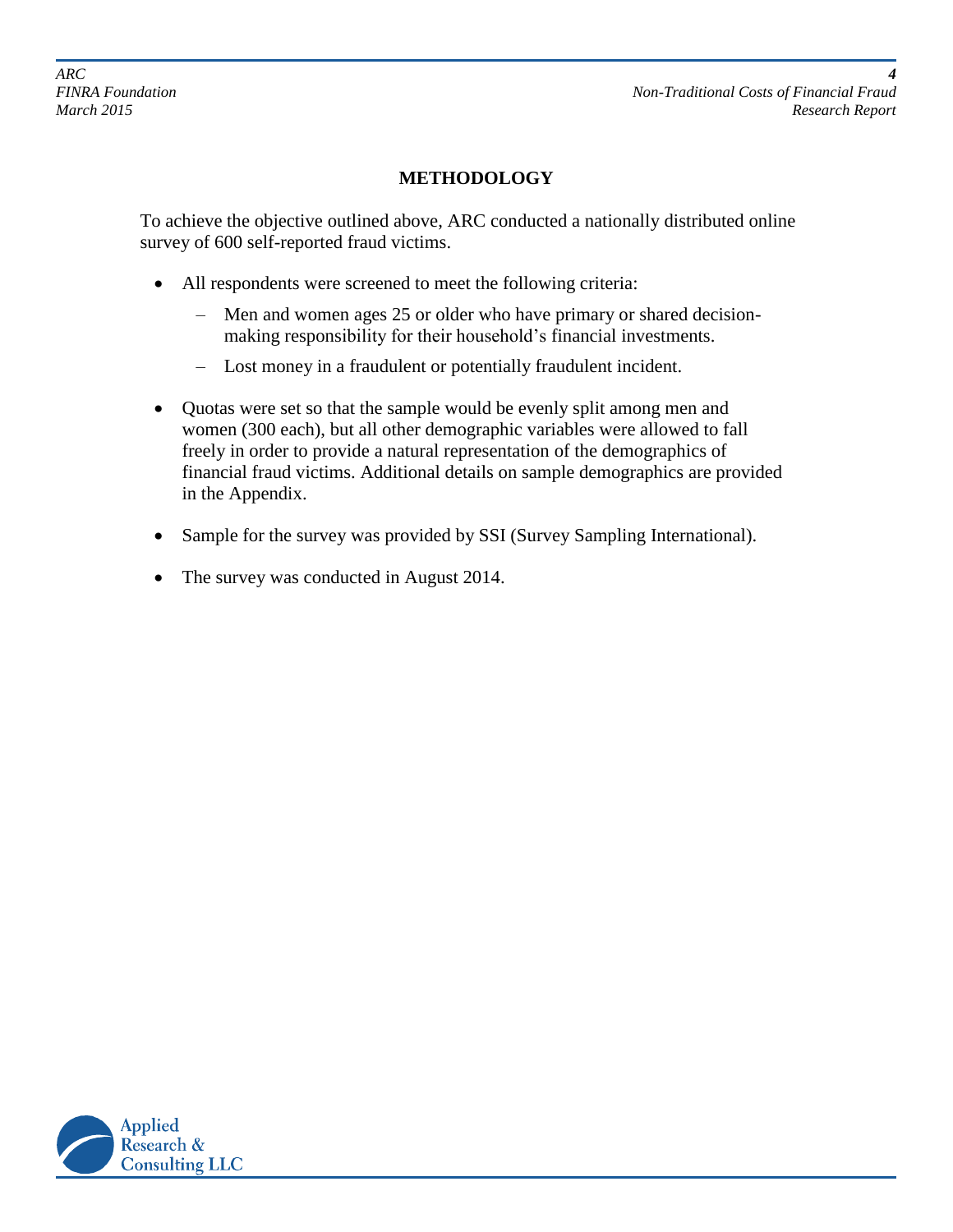*ARC 5*

*FINRA Foundation Non-Traditional Costs of Financial Fraud March 2015 Research Report*

#### **KEY FINDINGS**

- Non-financial costs of fraud (e.g., stress, health problems, etc.) are widespread among victims of financial fraud. Nearly two-thirds (65 percent) report experiencing at least one type of non-financial cost to a serious degree.
- Stress is the most commonly cited non-financial cost, with 50 percent of respondents reporting they had experienced severe stress due to being defrauded. Nearly two in five (38 percent) reported difficulty sleeping, and more than one third (35 percent) reported experiencing depression due to the fraudulent incident.
- Fraud victims who lose larger amounts of money are more likely to experience a greater number of non-financial costs.
- Victims who are confused about the details of the fraud are far more likely to report experiencing non-financial costs to a serious degree.
- Non-financial costs are more common than indirect financial costs. Slightly less than half of respondents (47 percent) report incurring some type of indirect financial cost (e.g., late fees, legal fees, etc.) as a result of fraud.
- Among those who have experienced indirect financial costs, 29 percent estimated the cost to be more than \$1,000.
- The most frequently reported types of indirect costs are late fees/interest (25) percent) and fees for bounced checks (23 percent), suggesting that the loss of money due to fraud interfered with the victim's ability to pay bills and make ends meet.
- Only a minority of respondents (15 percent) report having a great deal of interaction with the perpetrator of the fraud (e.g., communicating many times, filling out paperwork, etc.).
- Victims of financial fraud place a good deal of responsibility on themselves for the incident. Just under half (47 percent) blame themselves for being defrauded, and 61 percent feel that they were defrauded because they were too trusting.
- Financial fraud victims report a variety of negative emotional reactions to the fraudulent incident, with anger being the most common (74 percent), followed by regret (70 percent), feeling victimized (69 percent) and feeling betrayed (68 percent).

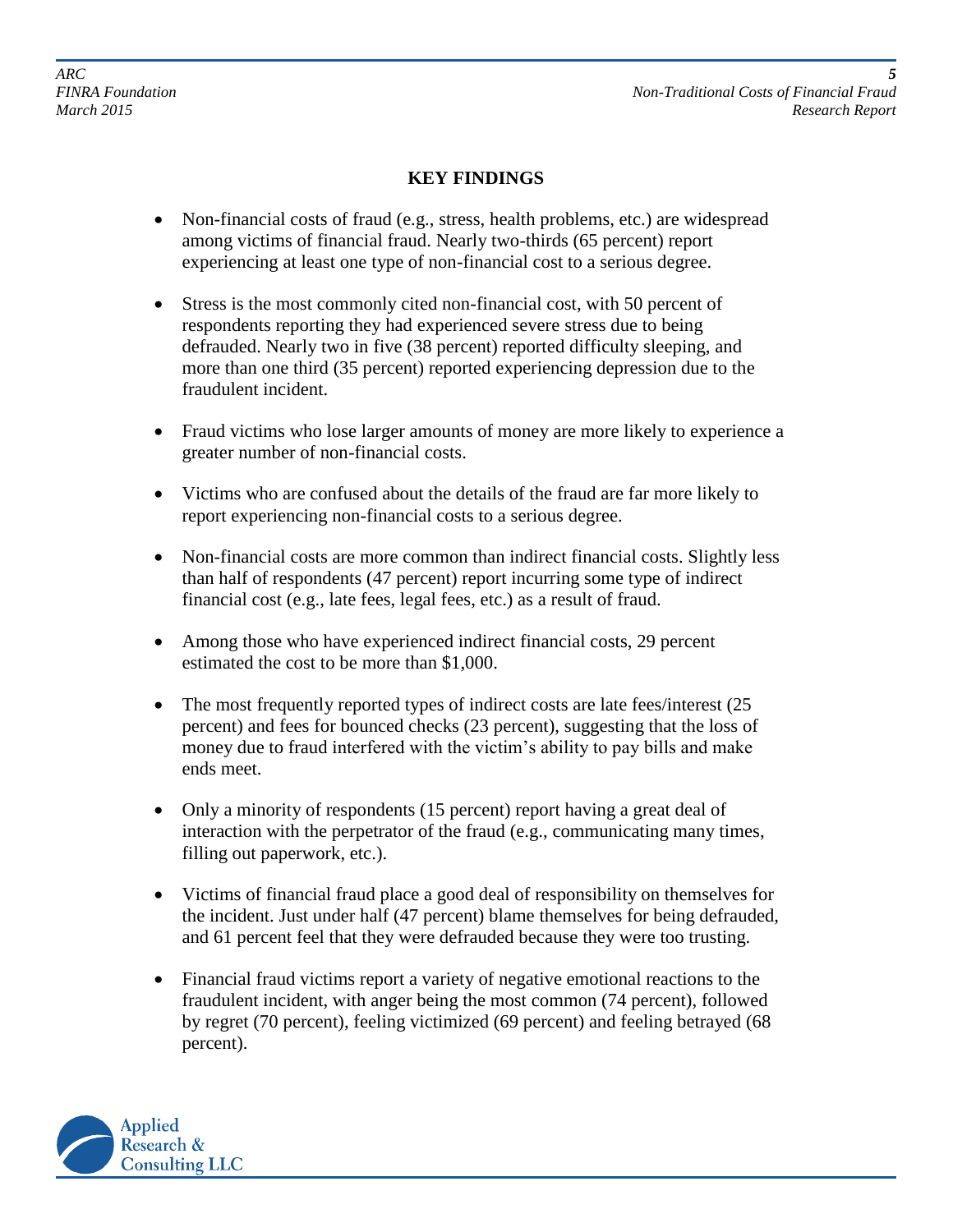#### **FINDINGS IN DETAIL**

#### **FRAUD EXPERIENCE**

#### *Fraud Victimization in the Survey Sample*

Respondents were given a list of 20 scenarios of financial fraud and asked whether they thought they may have been defrauded in any of these ways (the specific types of fraud are discussed separately below). Because cases of fraud are not always clear-cut and victims may be unsure whether they have been defrauded (or whether their loss was due to legitimate reasons), the study included respondents who felt they might have been defrauded as well as those who reported that they definitely had been defrauded.

Overall, three quarters of the sample indicated they had been defrauded by answering "yes" to at least one of the 20 specific types of financial fraud tested. An additional 22 percent did not say "yes" to any of the financial fraud types, but did say "maybe" to at least one. The remaining 3 percent reported that they had lost money in another kind of fraudulent investment. Note that these percentages are not representative of the general public, as respondents who were not self-reported fraud victims were excluded from the survey.



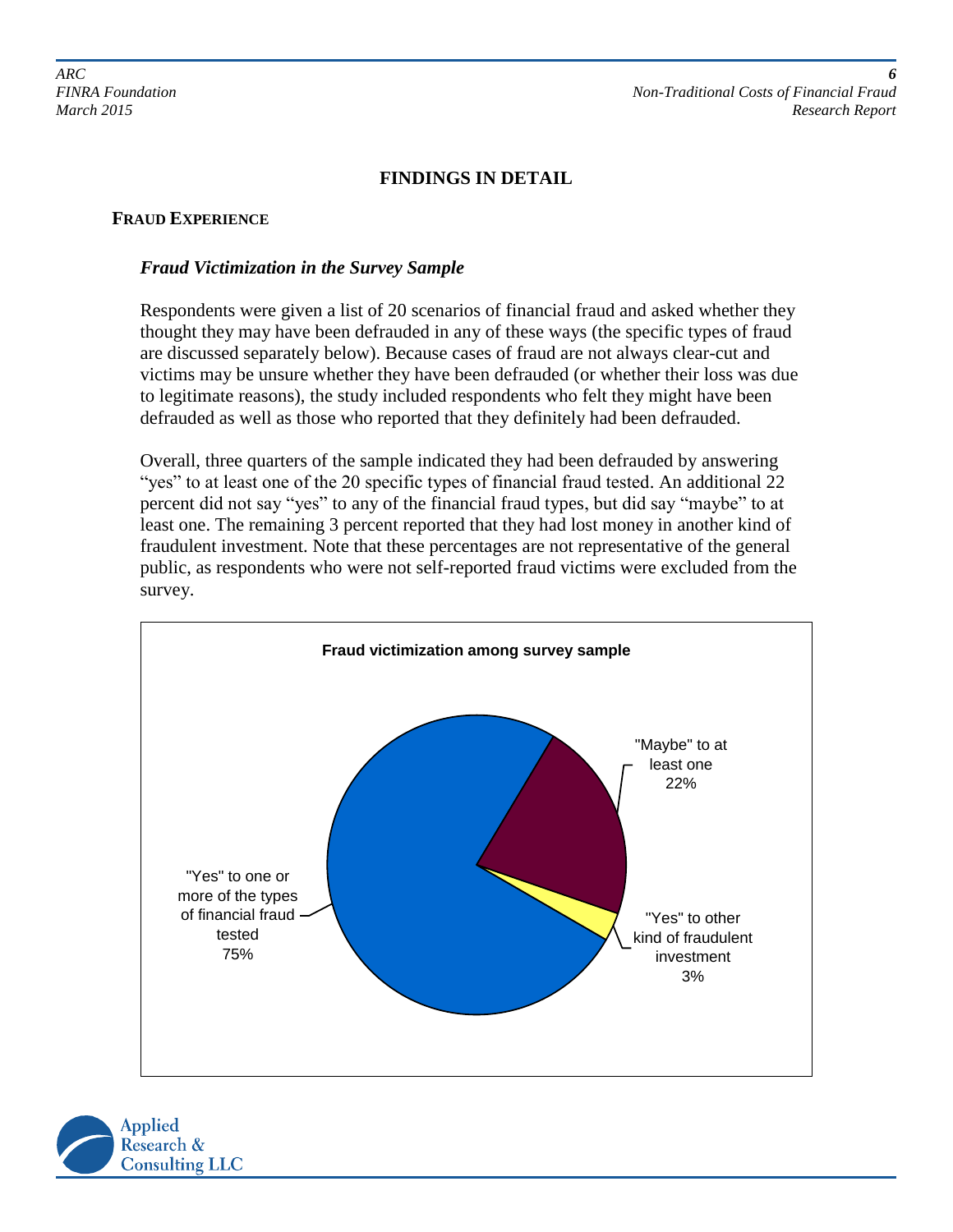## *Types of Financial Fraud*

Self-reported fraud victims were most likely to say "yes" to having been defrauded by advance fee email scams and lottery scams. They were most likely to say "maybe" to charity-related fraud.

| Do you think you might ever have been defrauded in any of the following ways? $^{\rm l}$                                                              |                                                     |
|-------------------------------------------------------------------------------------------------------------------------------------------------------|-----------------------------------------------------|
| By an email from a stranger in another country who offered you a large amount of<br>money, but first requested that you send him/her a deposit or fee | 34%<br>49%<br>15%                                   |
| By someone who told you that you had won a prize or lottery, but first had to pay a fee                                                               | 34%<br>17%<br>51%                                   |
| By investing in a product or service (e.g., a vacation timeshare, annuity product, etc.)<br>that you learned about from a free lunch seminar          | 47%<br>28%<br>19%                                   |
| By someone who claimed to represent a charitable organization                                                                                         | 28%<br>34%<br>62%                                   |
| By someone who told you that you were eligible to receive a grant, but first had to pay a<br>fee                                                      | 24%<br>15%<br>39%                                   |
| In an investment that offered a commission if you referred other people to participate in<br>the investment                                           | 23%<br>22%<br>46%                                   |
| By a stranger who called you on the phone to offer you an investment opportunity                                                                      | 23%<br>17%<br>40%                                   |
| By someone who informed you that you had an unclaimed inheritance                                                                                     | 22%<br>21%<br>43%                                   |
| By someone who promised to manage or consolidate your debts                                                                                           | 21%<br>39%<br>18%                                   |
| By someone who promised to provide you with a credit card or loan                                                                                     | 20%<br>42%<br>22%                                   |
| By someone recommending a penny stock or low-cost stock that was rising quickly                                                                       | 18%<br>18%<br>36%                                   |
| In a Ponzi investment scheme                                                                                                                          | 18%<br>18%<br>36%                                   |
| In an investment that guaranteed a daily rate of return of over 10%                                                                                   | 15%<br>33%<br>18%                                   |
| By someone who promised to assist with your home mortgage or to help you avoid<br>foreclosure                                                         | 15%<br>16%<br>30%                                   |
| In an investment that involved gold coins                                                                                                             | 13%<br>14%<br>27%                                   |
| In an investment that involved digital or e-currency such as Bitcoin or e-Gold                                                                        | 13%<br>13%<br>26%                                   |
| In an investment that involved a promissory note                                                                                                      | 13%<br>14%<br>27%                                   |
| By someone who offered you investments in exclusive shares of a company before that<br>company's initial public offering (IPO)                        | $\blacksquare$ Yes<br>13%<br>17%<br>30%             |
| By someone who offered you "Prime Bank" or "bank guarantee" investments                                                                               | $\square$ Maybe<br>13%<br>15%<br>28%<br>Yes + Maybe |
| In an investment that involved oil or gas exploration                                                                                                 | 13%<br>14%<br>27%                                   |

 $\overline{a}$  $<sup>1</sup>$  Note: All respondents in this study were self-reported fraud victims; therefore, these percentages are not</sup> indicative of the incidence of fraud among the general population.

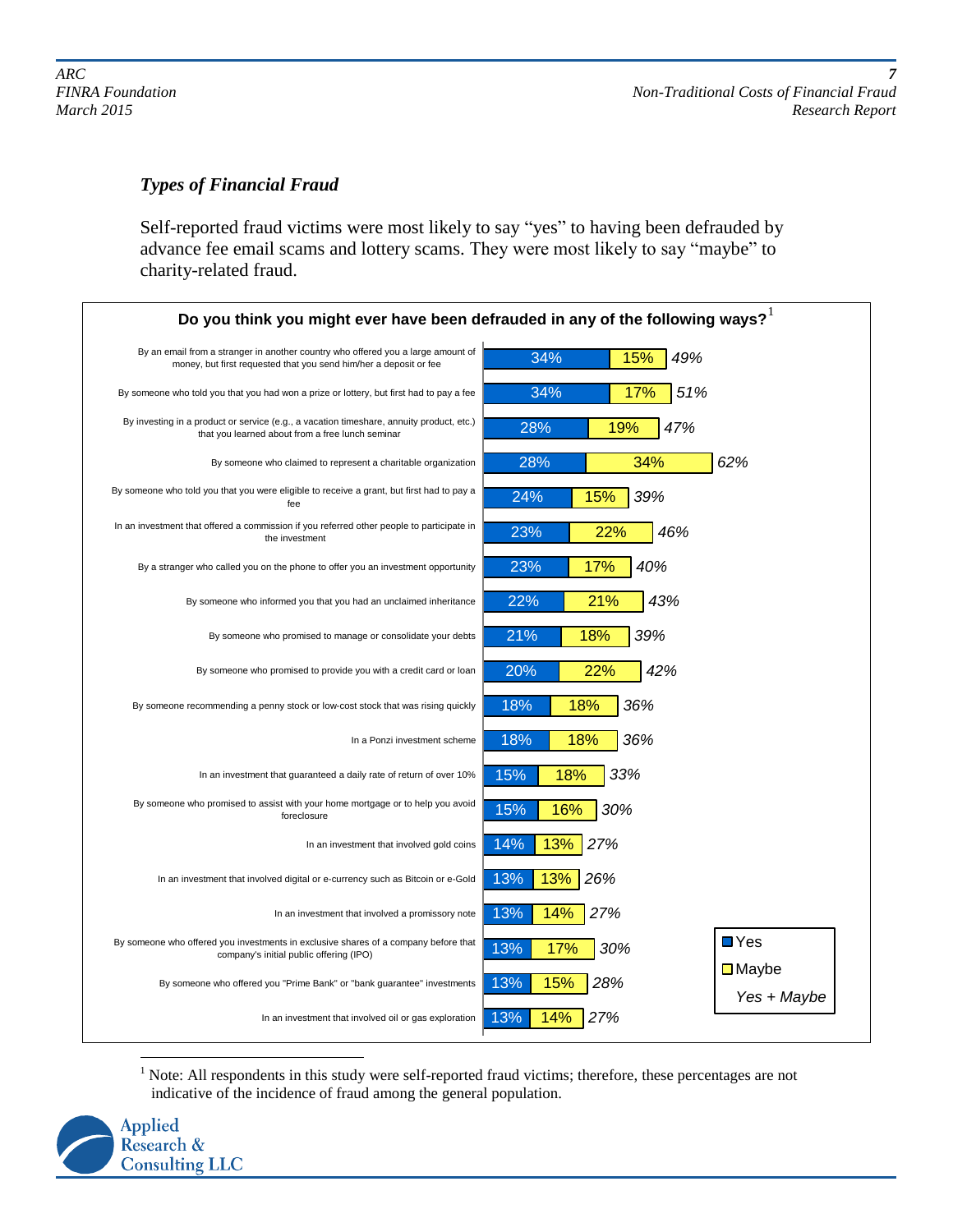#### *Details of the Fraudulent Incident*

For the remainder of the survey, respondents were asked to think about the fraudulent incident they experienced that they considered to be the most serious.

The majority of respondents (60 percent) indicated that the fraudulent incident was fairly recent (within the past 5 years).



The amount of money lost varied considerably, with about a third of respondents (34 percent) who lost less than \$500, about the same proportion (35 percent) who lost between \$500 – \$5,000 and 24 percent who lost \$5,000 or more.

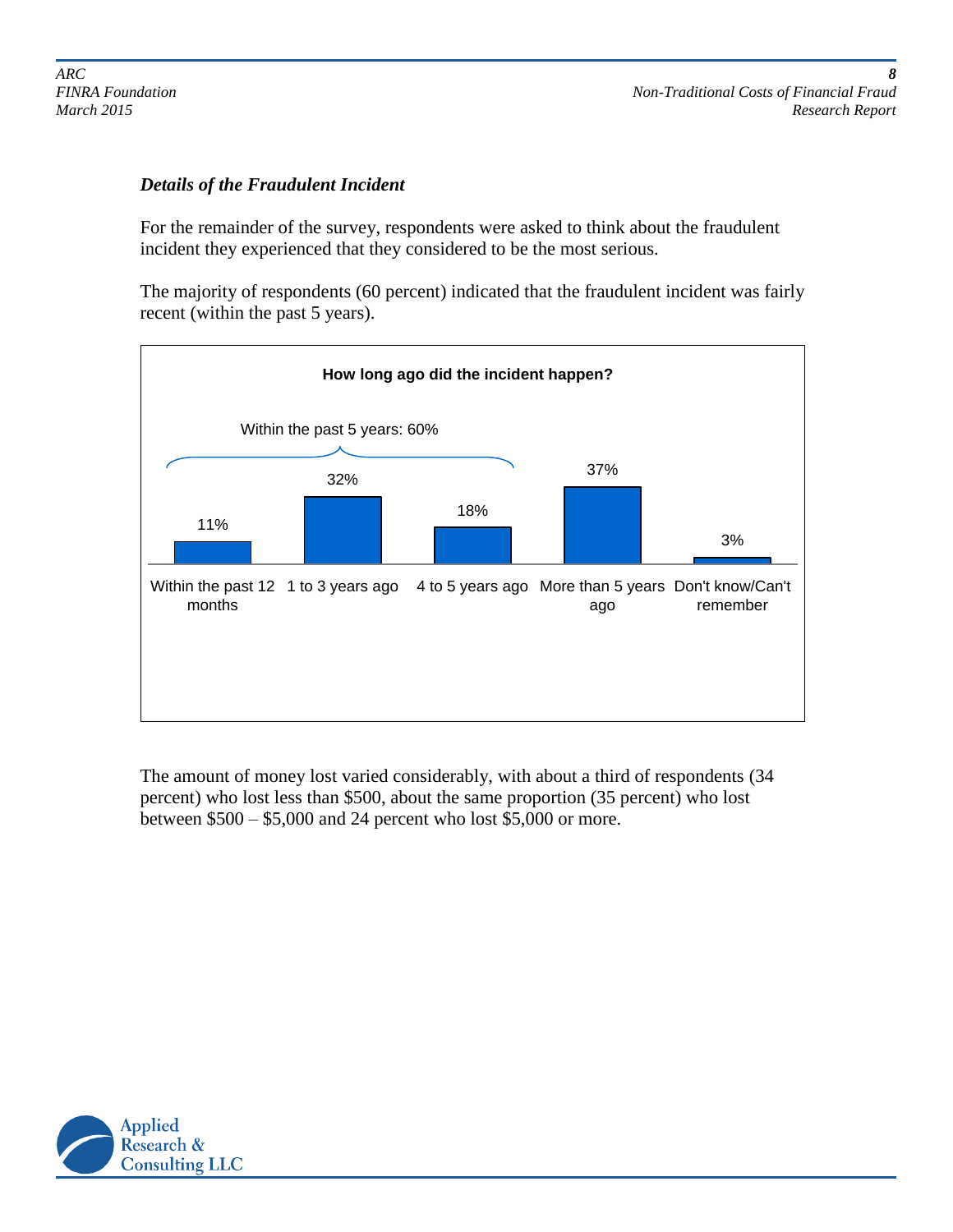Men were more likely to have lost a greater amount of money than women, and respondents with higher incomes (\$75K+) were more likely to have lost more than those with lower incomes. There were no substantial differences by age in the amount of money lost in the fraudulent incident.



As far as degree of involvement in the fraud, only a minority of respondents (15 percent) reported having a great deal of interaction with the perpetrator of the fraud (e.g., communicating many times, filling out a great deal of paperwork, etc.). The plurality (46 percent) said they had a moderate level of interaction (e.g., communicating back and forth a few times), and 33 percent reported having very little interaction (e.g., simply responding to the initial call or contact).

Respondents who lost smaller amounts of money were more likely to report having less interaction, while those who lost greater amounts also reported greater levels of interaction. There were no demographic differences in level of personal involvement.

|                                                                                                 |              | <b>Amount lost in fraud</b> |                    |                    |
|-------------------------------------------------------------------------------------------------|--------------|-----------------------------|--------------------|--------------------|
| How much interaction did you have with the<br>person or entity that defrauded you?              | <b>Total</b> | $$1-$<br>\$500              | $$500-$<br>\$5,000 | \$5,000<br>or more |
| Very little (e.g., you just responded to the initial call or<br>contact)                        | 35%          | 43%                         | 30%                | 28%                |
| Moderate (e.g., you communicated back and forth a<br>few times)                                 | 46%          | 43%                         | 50%                | 46%                |
| A great deal (e.g., you communicated many times,<br>filled out a great deal of paperwork, etc.) | 15%          | 10%                         | 16%                | 24%                |
| Don't know                                                                                      | 4%           | 4%                          | 3%                 | 2%                 |

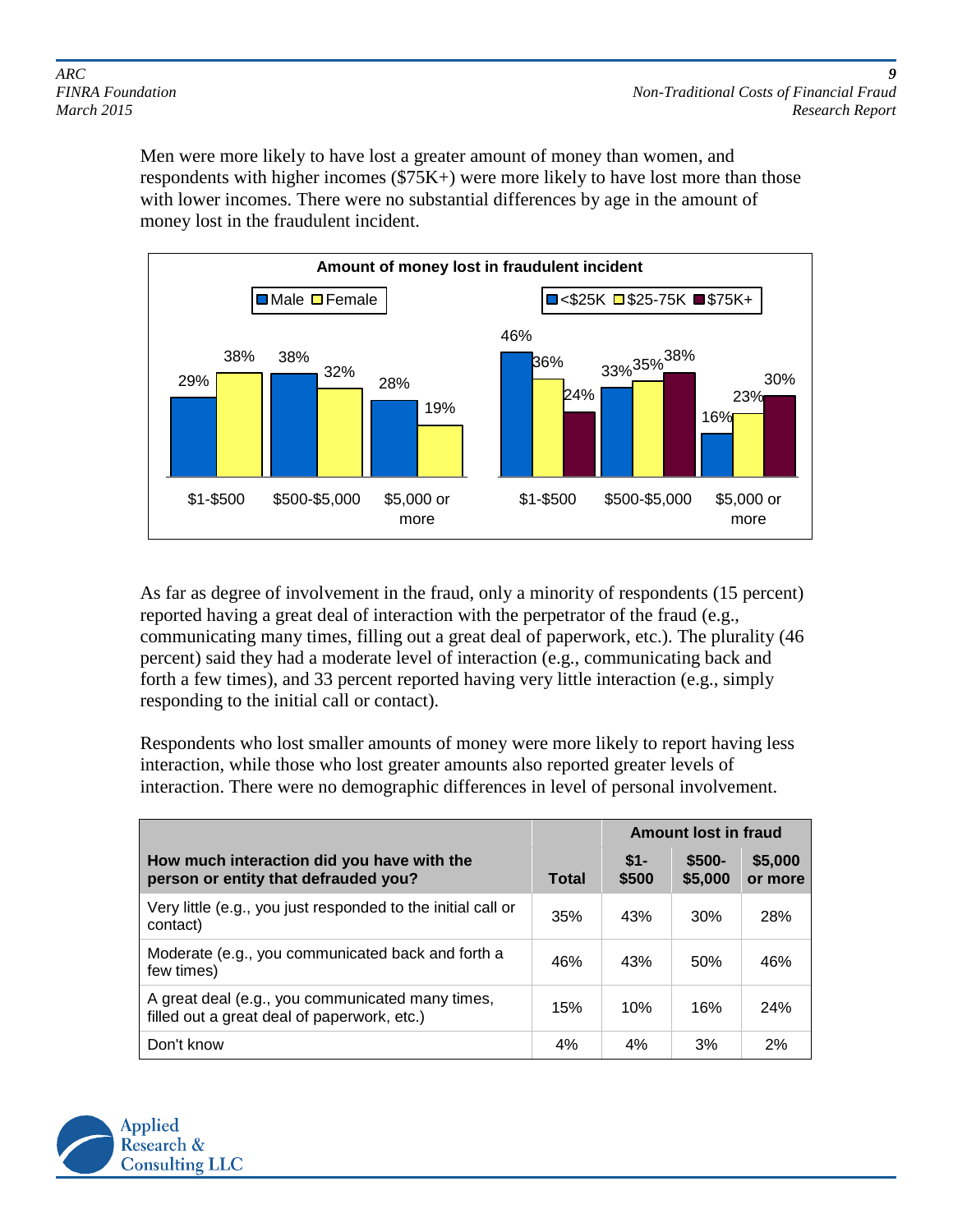When asked how they initially came into contact with the fraud perpetrator, respondents most frequently cited introductions through a friend or family member.

| How were you introduced to the person or entity that defrauded you?       | Total |
|---------------------------------------------------------------------------|-------|
| Through a friend or family member                                         | 18%   |
| Through a professional contact                                            | 13%   |
| From an unsolicited email                                                 | 12%   |
| From an unsolicited telephone call                                        | 12%   |
| From an Internet advertisement (including Craigslist)                     | 9%    |
| From a newspaper or magazine advertisement                                | 6%    |
| Though a social networking website (Facebook, Linkedln, Twitter, Google+) | 6%    |
| Through a social setting such as a place of worship or school             | 5%    |
| Other                                                                     | 11%   |
| Don't know/Can't remember                                                 | 9%    |

Respondents ages  $25 - 34$  were more likely than those  $55+$  to cite social networks as a method of initial contact (9 percent vs. 3 percent, respectively). Respondents with \$75K+ income were more likely than those with <\$25K income to cite professional contacts (18 percent vs. 3 percent, respectively) and less likely to mention unsolicited emails (6 percent vs. 23 percent, respectively). There were no gender differences in method of initial contact with the fraud perpetrator.

## *Reporting the Incident*

While over two-thirds of respondents (68 percent) told friends or family members about the incident, far fewer (35 percent) reported the incident to the authorities. Men were more likely than women to have reported the incident. Younger respondents  $(25 - 34)$ were more likely than those 35 and older to report the incident. There were no differences by income in likelihood to report the incident.

|                                             |       | Gender      |        |       | Age       |       |
|---------------------------------------------|-------|-------------|--------|-------|-----------|-------|
|                                             | Total | <b>Male</b> | Female | 25-34 | $35 - 54$ | $55+$ |
| Reported the incident to the<br>authorities | 35%   | 41%         | 29%    | 48%   | 33%       | 31%   |

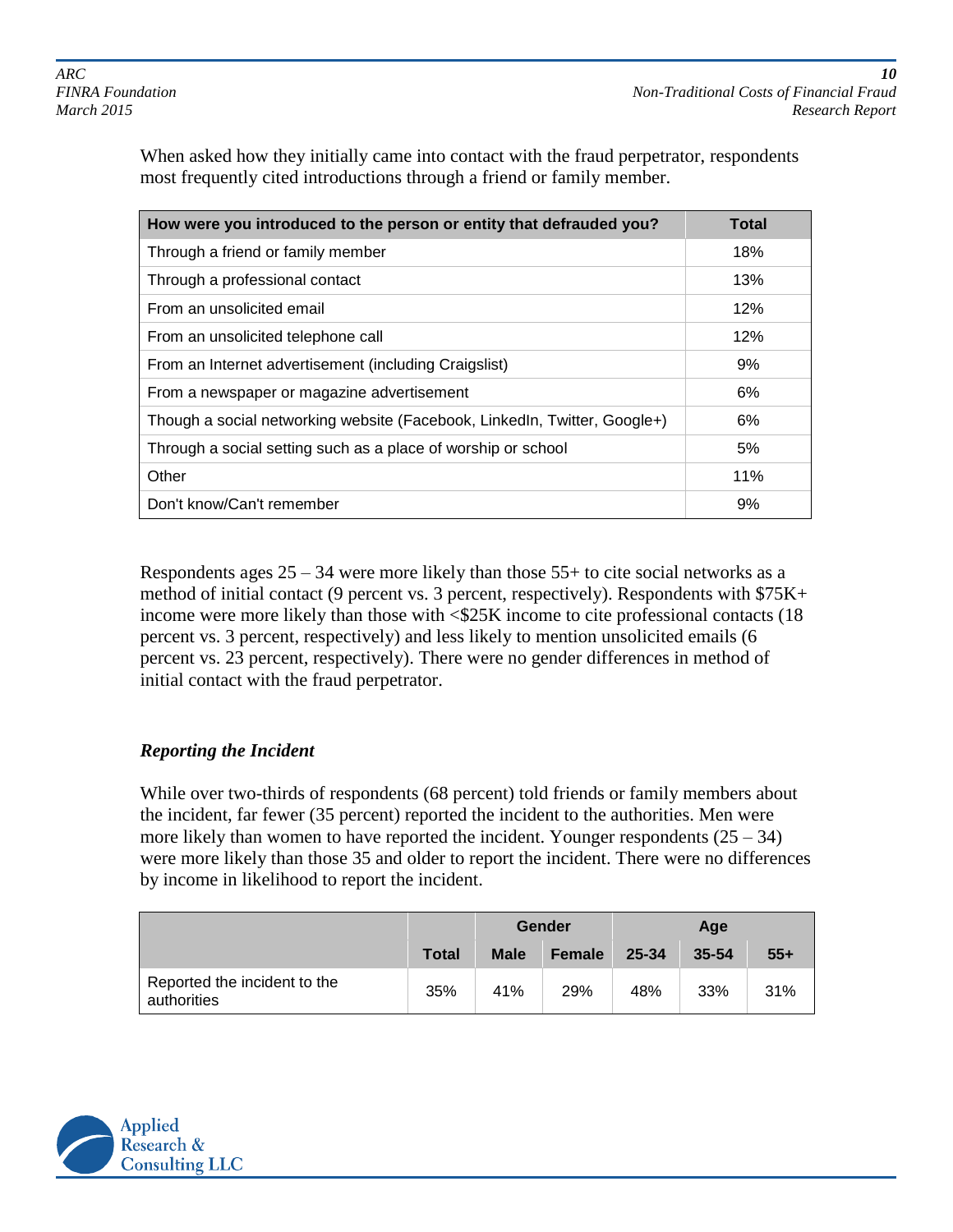Among those who reported the incident, law enforcement was the most frequently cited entity to which they reported.

| Entity to whom incident was reported              | Among<br>respondents<br>who reported<br>the incident |
|---------------------------------------------------|------------------------------------------------------|
| Law enforcement                                   | 47%                                                  |
| Better Business Bureau (BBB)                      | 28%                                                  |
| My bank or credit card company                    | <b>27%</b>                                           |
| An attorney                                       | 25%                                                  |
| State regulatory agency                           | 16%                                                  |
| Federal Trade Commission (FTC)                    | 16%                                                  |
| The firm that sold the investment                 | 14%                                                  |
| The city, county or state Consumer Affairs office | 12%                                                  |
| Securities and Exchange Commission (SEC)          | 11%                                                  |
| NASD or FINRA                                     | 5%                                                   |
| Other                                             | 5%                                                   |
| Don't know/Can't remember                         | 1%                                                   |

Among those who did not report it, the most common reason mentioned was that it "wouldn't have made a difference."

| Reasons for not reporting the incident | Among<br>respondents<br>who did not<br>report the<br>incident |
|----------------------------------------|---------------------------------------------------------------|
| Wouldn't have made a difference        | 48%                                                           |
| Wanted to put it behind me             | 35%                                                           |
| Was embarrassed                        | 29%                                                           |
| Didn't know where to turn              | 26%                                                           |
| Didn't have time                       | 6%                                                            |
| Other                                  | 14%                                                           |
| Don't know                             | 3%                                                            |

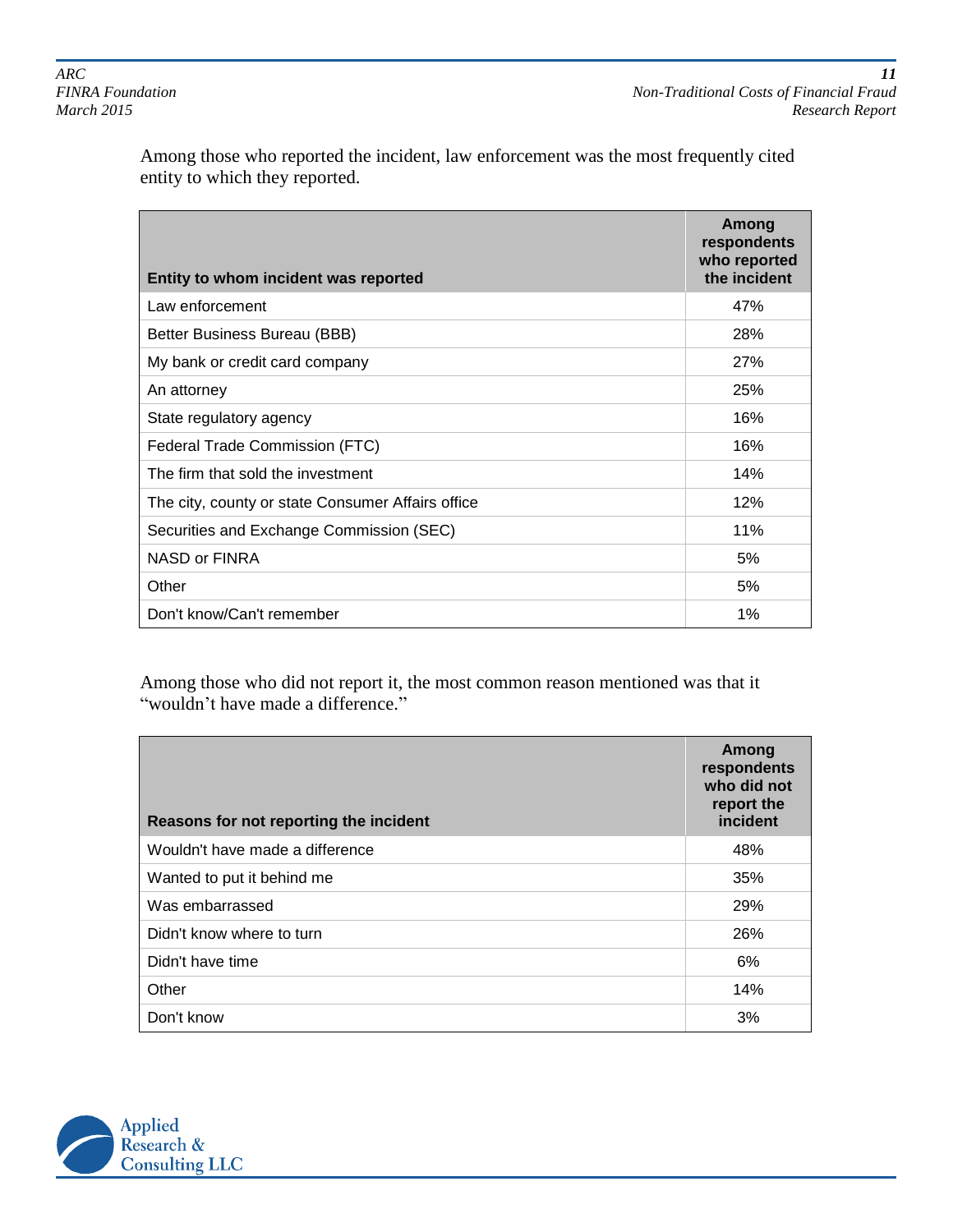#### **PERCEPTIONS OF AND ATTITUDES TOWARD THE FRAUDULENT INCIDENT**

The survey included a series of questions to assess respondents' perceptions, attitudes and feelings about the fraudulent incident.

#### *Sense of Responsibility*

Overall, a considerable proportion of respondents appeared to take personal responsibility for the fraudulent incident. When asked directly how responsible they felt for what happened, nearly half gave a top-three box response; i.e., 8, 9 or 10 on a 10-point scale from least to most responsibility. There were no demographic differences in perceived level of responsibility for the fraud.



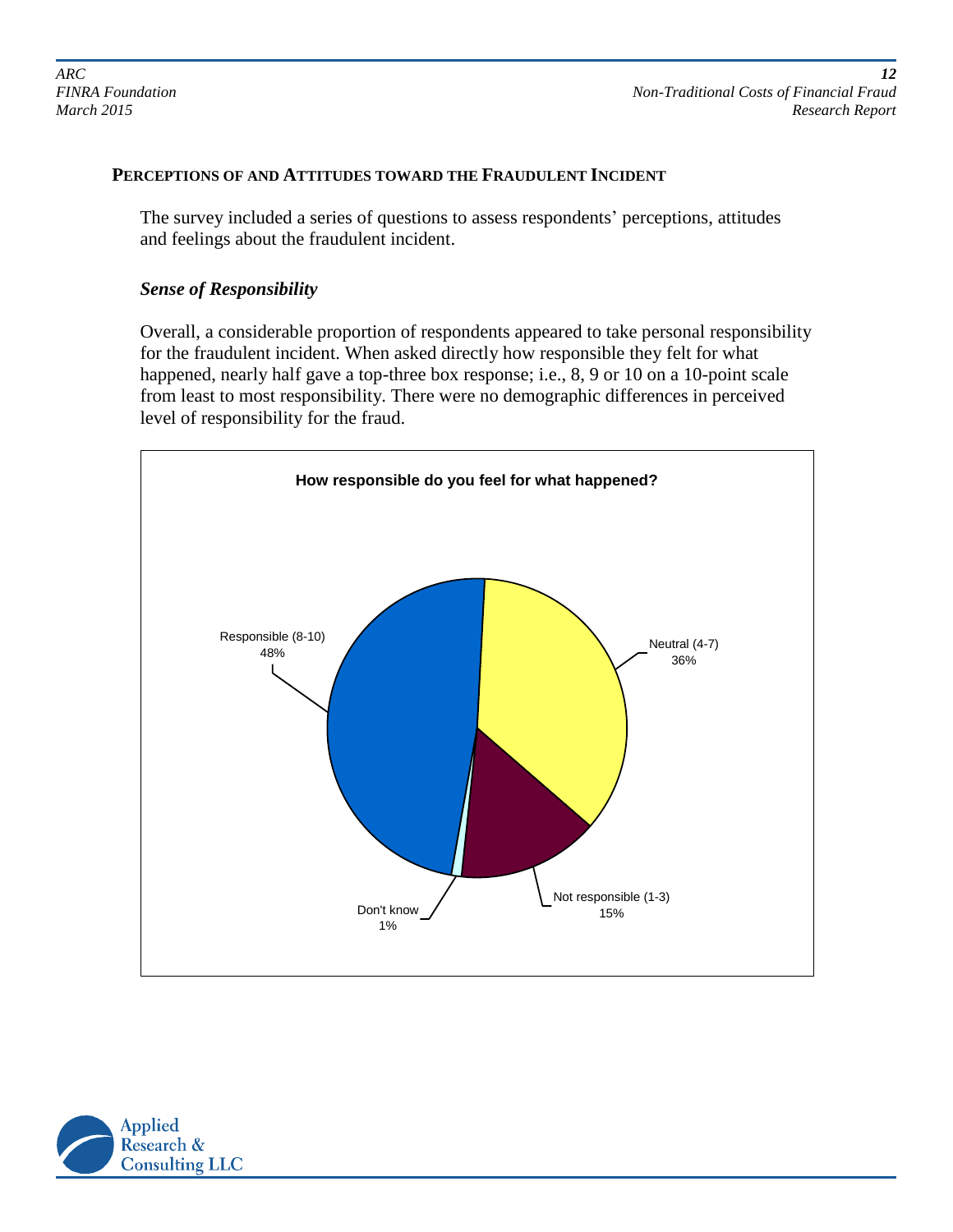In addition, 61 percent agreed with the statement "I was defrauded because I was too trusting," and 51 percent with the statement "The offer seemed too good to be true. I should have trusted my instincts." Nearly half (47 percent) blame themselves for being defrauded. There were no demographic differences in agreement with these statements.

|                                                                             | % Agree (top<br>$3$ box) |
|-----------------------------------------------------------------------------|--------------------------|
| "I was defrauded because I was too trusting."                               | 61%                      |
| "The offer seemed too good to be true. I should have trusted my instincts." | 51%                      |
| "I blame myself for being defrauded."                                       | 47%                      |

## *Confusion About the Fraudulent Incident*

We hypothesized that fraud victims would exhibit varying levels of confusion about the fraudulent incident (e.g., whether it was really fraud, what actually happened to them, etc.)

Contrary to expectations, we found that the majority of respondents were not confused about whether their loss was actually due to fraud. Over three-fifths indicated that they were certain the incident was due to fraud (top-three box on a 10-point scale), and more than a third (35 percent) were "extremely certain" (10 on a 10-point scale). There were no demographic differences in level of certainty.



[Individual percentages may not add up to aggregated percentages due to rounding.]

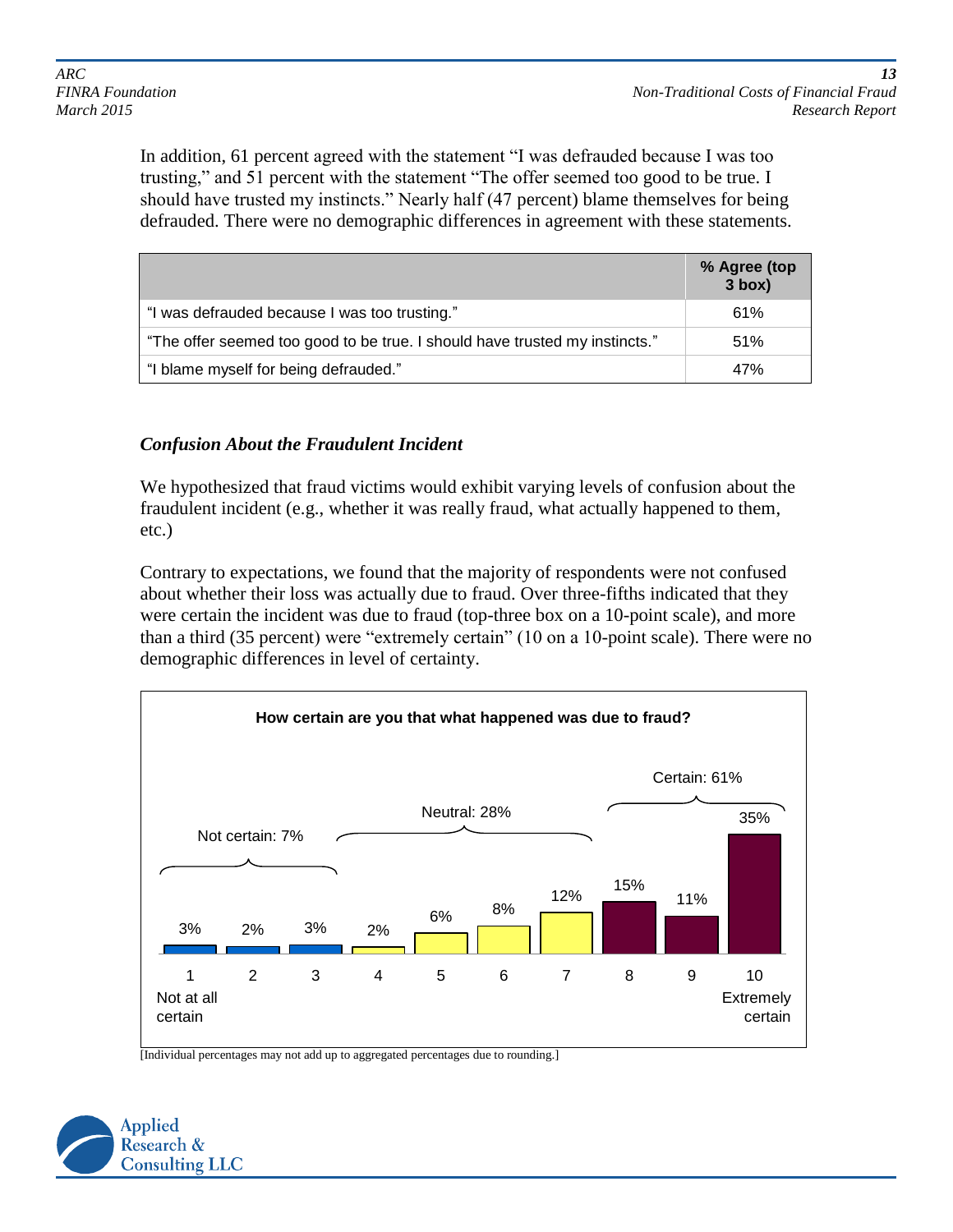However, consistent with initial hypotheses, the degree of confusion about the details of the fraud varied, with equal numbers being confused and not confused (29 percent each). Respondents  $25 - 34$  were more likely to be confused than those  $55+ (42)$  percent vs. 18 percent respectively). There were no gender or income differences in level of confusion.



[Individual percentages may not add up to aggregated percentages due to rounding.]

In line with these findings, 28 percent of respondents agreed with the statement "I never understood exactly what happened," and 28 percent were confused about how to feel about the situation.



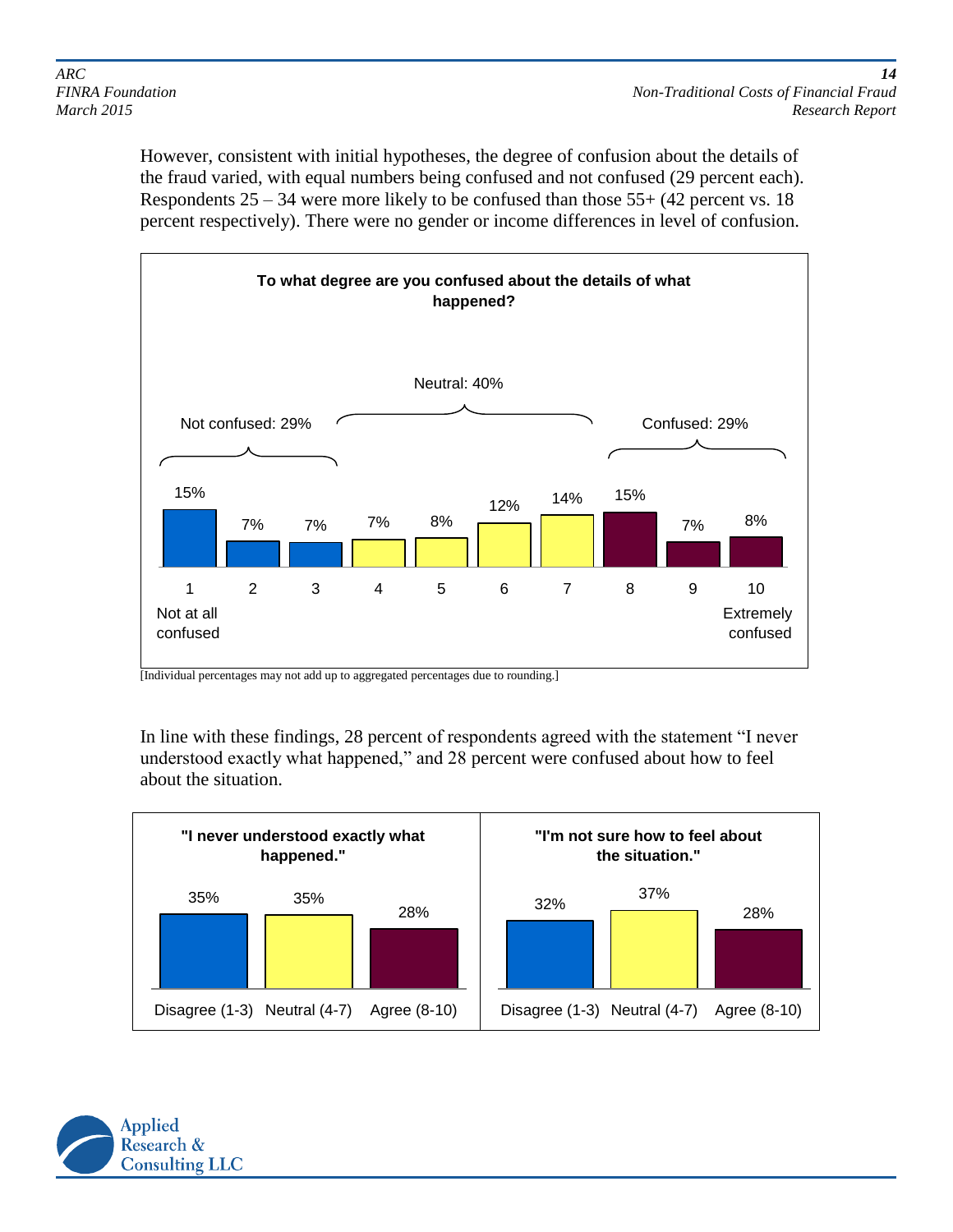*ARC 15*

*FINRA Foundation Non-Traditional Costs of Financial Fraud March 2015 Research Report*

Younger respondents were more likely than older respondents to be confused about how to feel (40 percent among those ages  $25 - 34$ , vs. 27 percent among those  $35 - 54$  and  $22$ percent among those 55+).

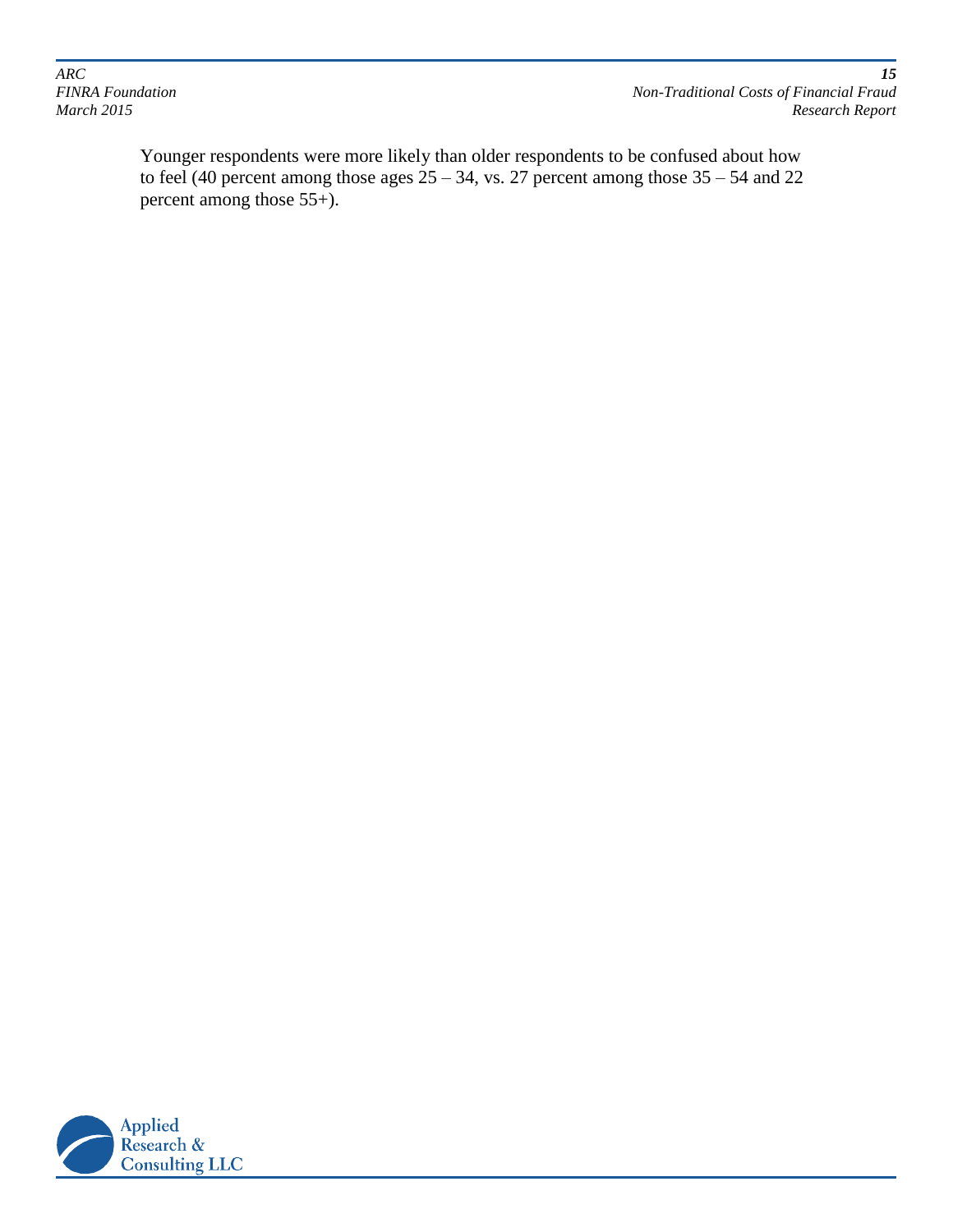*ARC 16 FINRA Foundation Non-Traditional Costs of Financial Fraud March 2015 Research Report*

#### *Emotional Response*

Respondents reported a variety of negative feelings about the fraudulent incident, with anger being the most common, followed by regret, feeling victimized and feeling betrayed.



Women were more likely than men to feel regret (75 percent vs. 66 percent), while respondents ages 25 – 34 were more likely than those 55+ to feel ashamed (58 percent vs. 43 percent), guilty (47 percent vs. 31 percent) and confused (52 percent vs. 31 percent). There were no differences by income in how respondents felt about the fraudulent incident.

On a positive note, nearly three quarters of respondents (74 percent) agreed with the statement "I feel like I learned something from the experience." Respondents 55 and older were more likely than those  $25 - 34$  to agree (81 percent vs. 64 percent, respectively). There were no differences by gender or income.

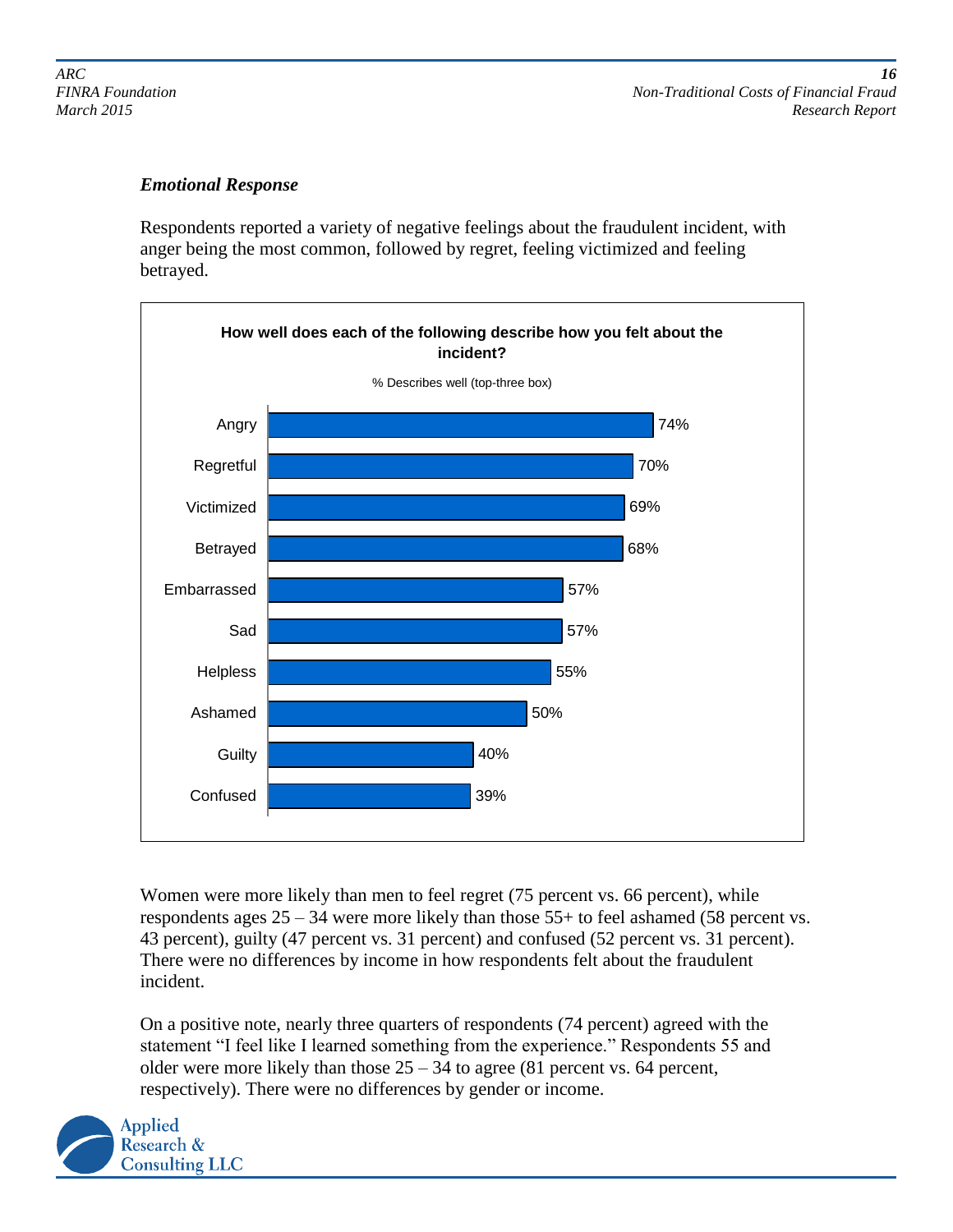#### **NON-TRADITIONAL COSTS OF FRAUD**

#### *Indirect Financial Costs*

The survey asked whether respondents had experienced additional financial costs resulting from fraud, such as late fees, legal fees, medical fees, etc. (full list shown separately below). Nearly half of respondents (47 percent) reported incurring at least one form indirect financial cost as a result of the fraudulent incident they considered to be the most serious.

Indirect financial costs appeared to be inversely correlated with age, such that they were most frequent among the youngest respondents and least frequent among the oldest respondents. Not surprisingly, those who lost more than \$500 in the fraudulent incident itself were more likely to have also incurred indirect financial costs. There were no gender or income differences in likelihood to have incurred indirect financial costs.

|                                                          |       | Age   |           |       | <b>Amount lost in fraud</b> |                    |                    |
|----------------------------------------------------------|-------|-------|-----------|-------|-----------------------------|--------------------|--------------------|
|                                                          | Total | 25-34 | $35 - 54$ | $55+$ | $$1 -$<br>\$500             | $$500-$<br>\$5,000 | \$5,000<br>or more |
| Incurred at least one form<br>of indirect financial cost | 47%   | 65%   | 51%       | 33%   | 34%                         | 58%                | 55%                |

Estimates of the amount of indirect financial costs varied greatly. Among those who have experienced indirect financial costs, 22 percent lost less than \$100, while 29 percent reported losing over \$1,000. The median amount lost was approximately \$500.



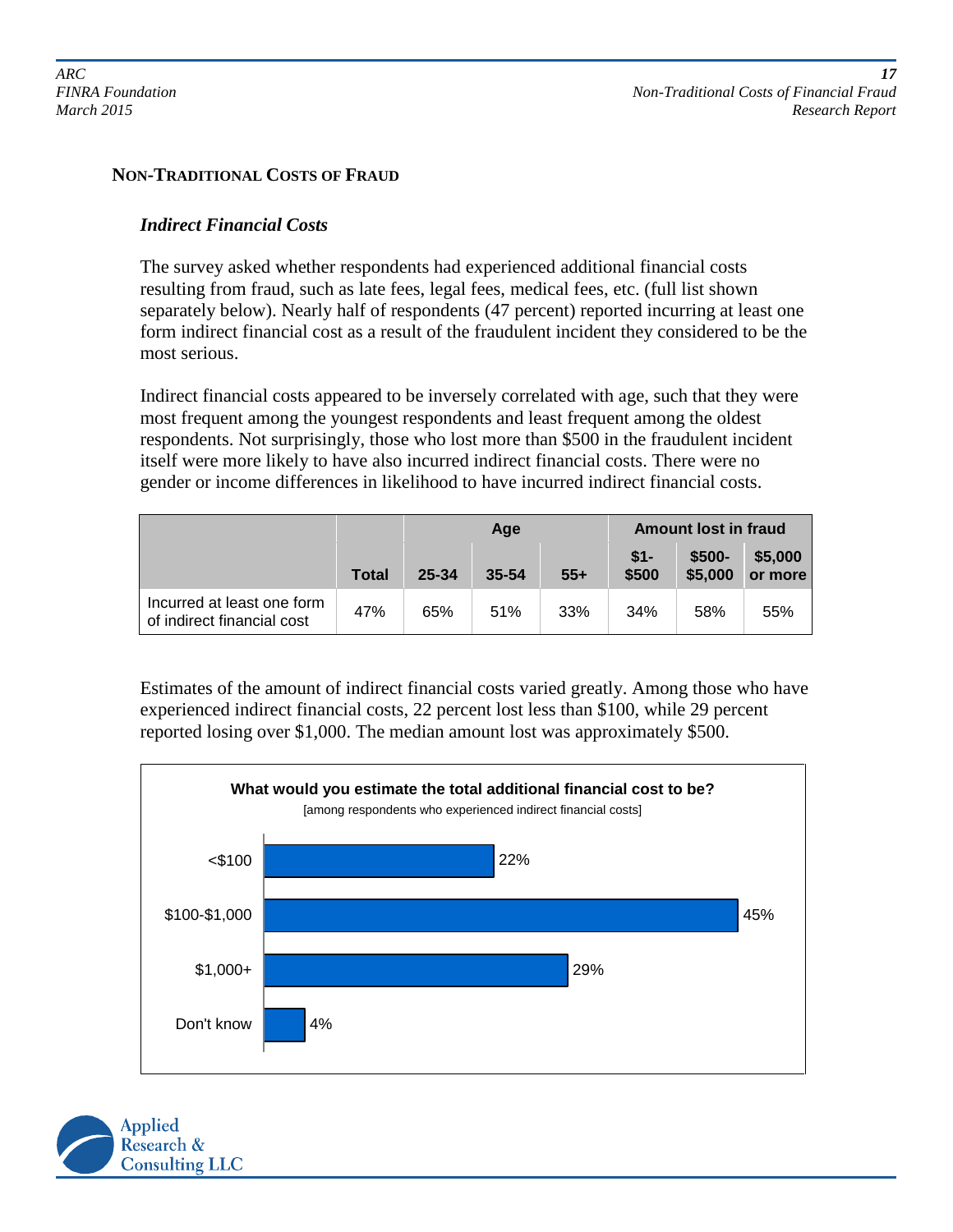The types of indirect financial costs most commonly cited were late fees/interest and fees for bounced checks, suggesting that the loss of money from the fraud interfered with the victim's ability to pay bills and make ends meet.

Men were more likely than women to have had legal fees (24 percent vs. 14 percent), lost work time/wages (22 percent vs. 13 percent) and fees for a private detective (15 percent vs. 10 percent). Respondents with household incomes of \$75K+ were more likely than those with \$25K – \$75K incomes to have had fees for prescription medications (19 percent vs. 10 percent). Younger respondents were more likely than older respondents to have incurred all types of indirect financial costs.

| <b>Types of indirect financial costs</b><br>incurred as a result of fraudulent |              | Age   |            |       |
|--------------------------------------------------------------------------------|--------------|-------|------------|-------|
| incident                                                                       | <b>Total</b> | 25-34 | 35-54      | $55+$ |
| Late fees/interest                                                             | 25%          | 37%   | <b>27%</b> | 16%   |
| Fees for bounced checks                                                        | 23%          | 32%   | 23%        | 16%   |
| Legal fees                                                                     | 19%          | 30%   | 21%        | 11%   |
| Lost work time/Lost wages                                                      | 18%          | 35%   | 17%        | 8%    |
| Fees for consulting a private<br>detective or investigator                     | 13%          | 26%   | 13%        | 4%    |
| Fees for prescription medications                                              | 12%          | 25%   | 13%        | 4%    |
| Fees for consulting a medical or<br>mental health professional                 | 11%          | 23%   | 11%        | 3%    |

Overall, 9 percent of respondents reported declaring bankruptcy as a result of the fraudulent incident. Younger respondents (under 55) were more likely than those 55+ to have declared bankruptcy. There were no gender or income differences in bankruptcy rates.

|                                                                    |       | Age   |           |       |
|--------------------------------------------------------------------|-------|-------|-----------|-------|
|                                                                    | Total | 25-34 | $35 - 54$ | $55+$ |
| Have declared bankruptcy as a<br>result of the fraudulent incident | 9%    | 12%   | 13%       | 4%    |

## *Non-Financial Costs*

In addition to indirect financial costs of fraud, respondents were asked whether they had experienced non-financial costs, such as stress, health problems, negative relationship consequences, etc., and if so, how severe were the symptoms.

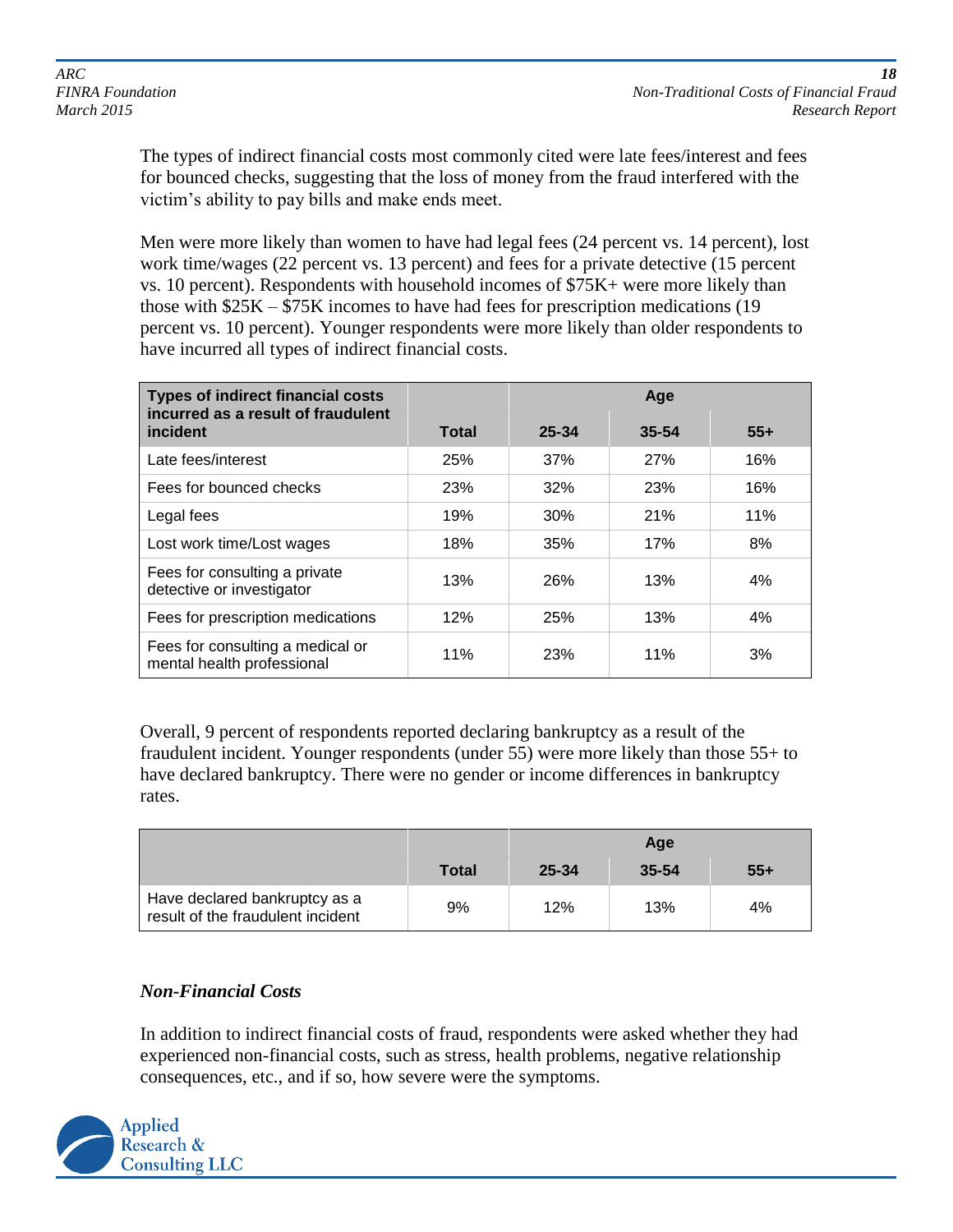*FINRA Foundation Non-Traditional Costs of Financial Fraud March 2015 Research Report*

The data revealed that non-financial costs of fraud were more common than indirect financial costs. Almost two thirds (65 percent) of respondents reported experiencing at least one type of non-financial cost to a serious degree (8 to 10 on a 10-point scale) as a result of their fraudulent incident.

Stress was the most frequently cited non-financial cost. Half of respondents reported that they had experienced a serious degree of stress due to being defrauded.

| Types of non-financial costs experienced as a result of fraudulent<br>incident (self-report) | % Experienced to<br>a serious degree<br>(top 3 box) |
|----------------------------------------------------------------------------------------------|-----------------------------------------------------|
| <b>Stress</b>                                                                                | 50%                                                 |
| Anxiety                                                                                      | 44%                                                 |
| Difficulty sleeping                                                                          | 38%                                                 |
| Loss of personal confidence                                                                  | 38%                                                 |
| Depression                                                                                   | 35%                                                 |
| Lost personal time                                                                           | 32%                                                 |
| Loss of respect from others                                                                  | <b>25%</b>                                          |
| Physical health problems                                                                     | 24%                                                 |
| Negative relationship consequences (e.g., divorce, separation)                               | 21%                                                 |

The likelihood to experience non-financial costs appears to be inversely correlated with age, such that respondents 25 – 34 experienced an average of about four serious symptoms, while those 55+ experienced an average of two serious symptoms. Not surprisingly, non-financial costs are positively correlated with the amount of money lost in the fraudulent incident itself. There were no gender or income differences in the number of non-financial costs experienced to a serious degree.

|                                                          |              | Age   |       |       | <b>Amount lost in fraud</b> |                    |                    |
|----------------------------------------------------------|--------------|-------|-------|-------|-----------------------------|--------------------|--------------------|
|                                                          | <b>Total</b> | 25-34 | 35-54 | $55+$ | $$1-$<br>\$500              | $$500-$<br>\$5,000 | \$5,000<br>or more |
| Number of symptoms<br>experienced to a serious<br>degree | 3.25         | 4.15  | 3.61  | 2.31  | 1.96                        | 3.60               | 4.74               |

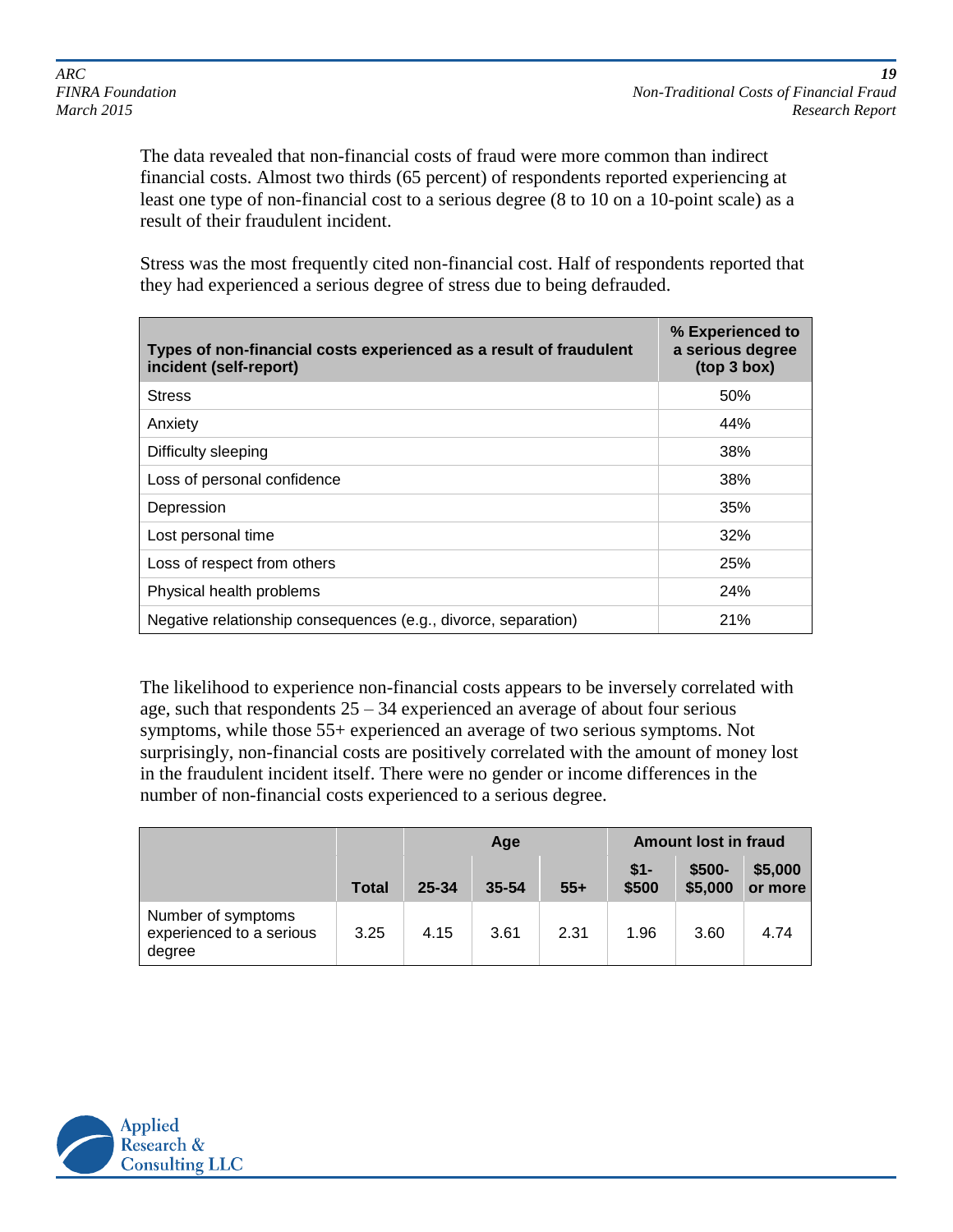#### Confusion and Non-Financial Costs

We hypothesized that higher levels of confusion about the details of the fraud might correlate with greater emotional distress and increased non-financial costs.

The survey data seem to support this hypothesis. Respondents who indicated they were confused about the mechanism of their loss (8 to 10 on a 10-point scale) were more likely than those who were not confused (1 to 3 on a 10-point scale) to report severe problems with all of the symptoms tested.

| Non-financial costs experienced to a serious<br>degree            | Among<br>respondents who<br>were confused | Among<br>respondents who<br>were not confused |
|-------------------------------------------------------------------|-------------------------------------------|-----------------------------------------------|
| <b>Stress</b>                                                     | 69%                                       | 33%                                           |
| Anxiety                                                           | 65%                                       | <b>27%</b>                                    |
| Difficulty sleeping                                               | 63%                                       | 18%                                           |
| Loss of personal confidence                                       | 62%                                       | 20%                                           |
| Depression                                                        | 57%                                       | <b>20%</b>                                    |
| Lost personal time                                                | 54%                                       | 19%                                           |
| Physical health problems                                          | 47%                                       | 9%                                            |
| Loss of respect from others                                       | 46%                                       | 12%                                           |
| Negative relationship consequences (e.g.,<br>divorce, separation) | 41%                                       | 9%                                            |
| Average number of serious symptoms                                | 5.40                                      | 1.74                                          |

In addition, those who were confused experienced an average of 5.4 of the 10 symptoms severely, compared to only 1.7 severe symptoms among those who were not confused.

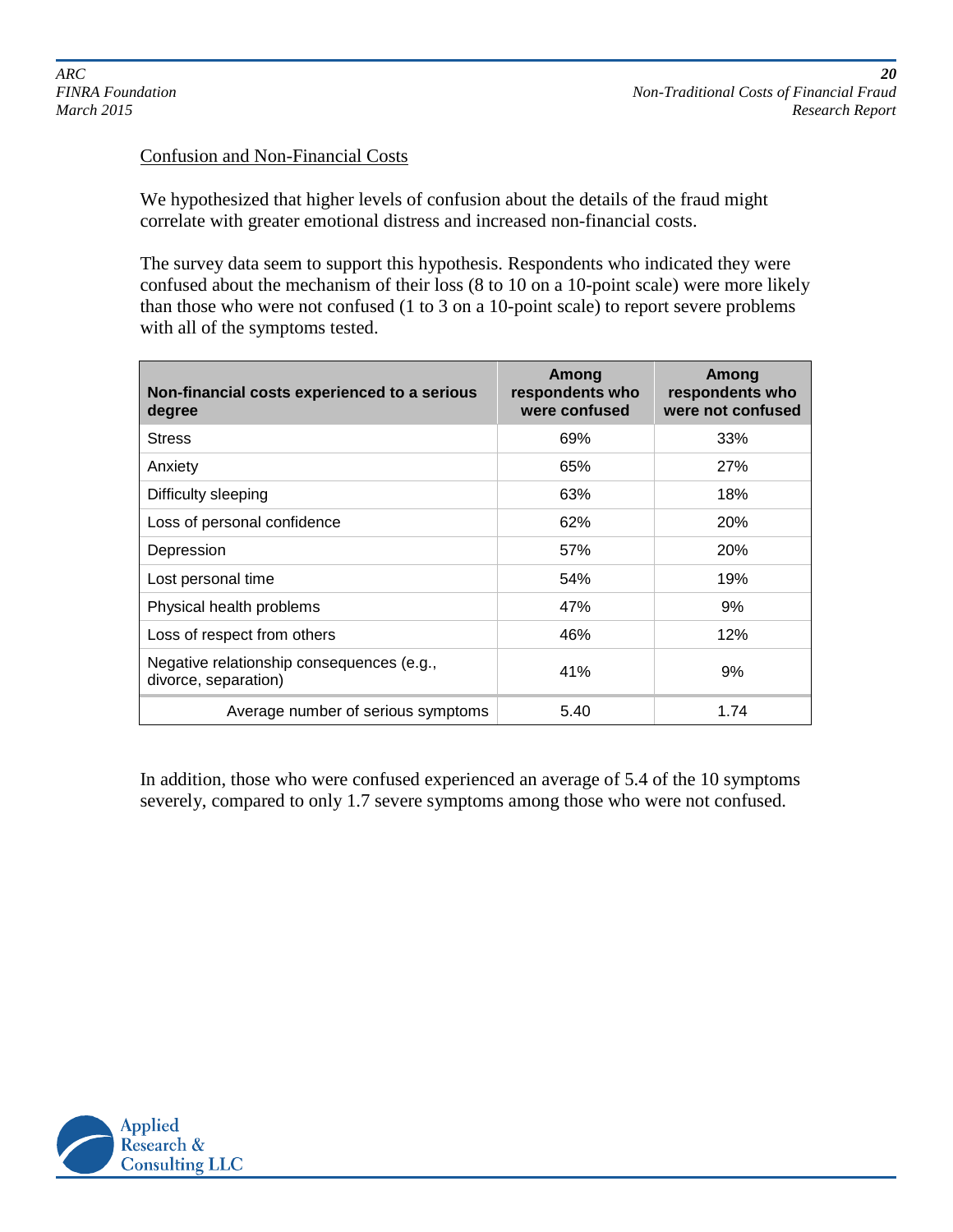## **APPENDIX A: SAMPLE DEMOGRAPHICS**

| Age   | <b>Total</b> |
|-------|--------------|
| 25-34 | 21%          |
| 35-54 | 43%          |
| $55+$ | 36%          |

| Gender | <b>Total</b> |
|--------|--------------|
| Male   | 50%          |
| Female | 50%          |

[Note: Quotas were set so that the sample was evenly split by gender]

| <b>Household income</b> | <b>Total</b> |
|-------------------------|--------------|
| $<$ \$25 $K$            | 17%          |
| \$25-75K                | 45%          |
| $$75K+$                 | 32%          |
| Don't know              | 1%           |
| Prefer not to say       | 6%           |

| <b>Employment</b>                            | <b>Total</b> |
|----------------------------------------------|--------------|
| Self-employed                                | 10%          |
| Work full-time for an employer               | 42%          |
| Work part-time for an employer               | 9%           |
| Homemaker                                    | 6%           |
| Full-time student                            | 1%           |
| Permanently sick, disabled or unable to work | 4%           |
| Unemployed or temporarily laid off           | 6%           |
| Retired                                      | 21%          |
| Prefer not to say                            | 1%           |

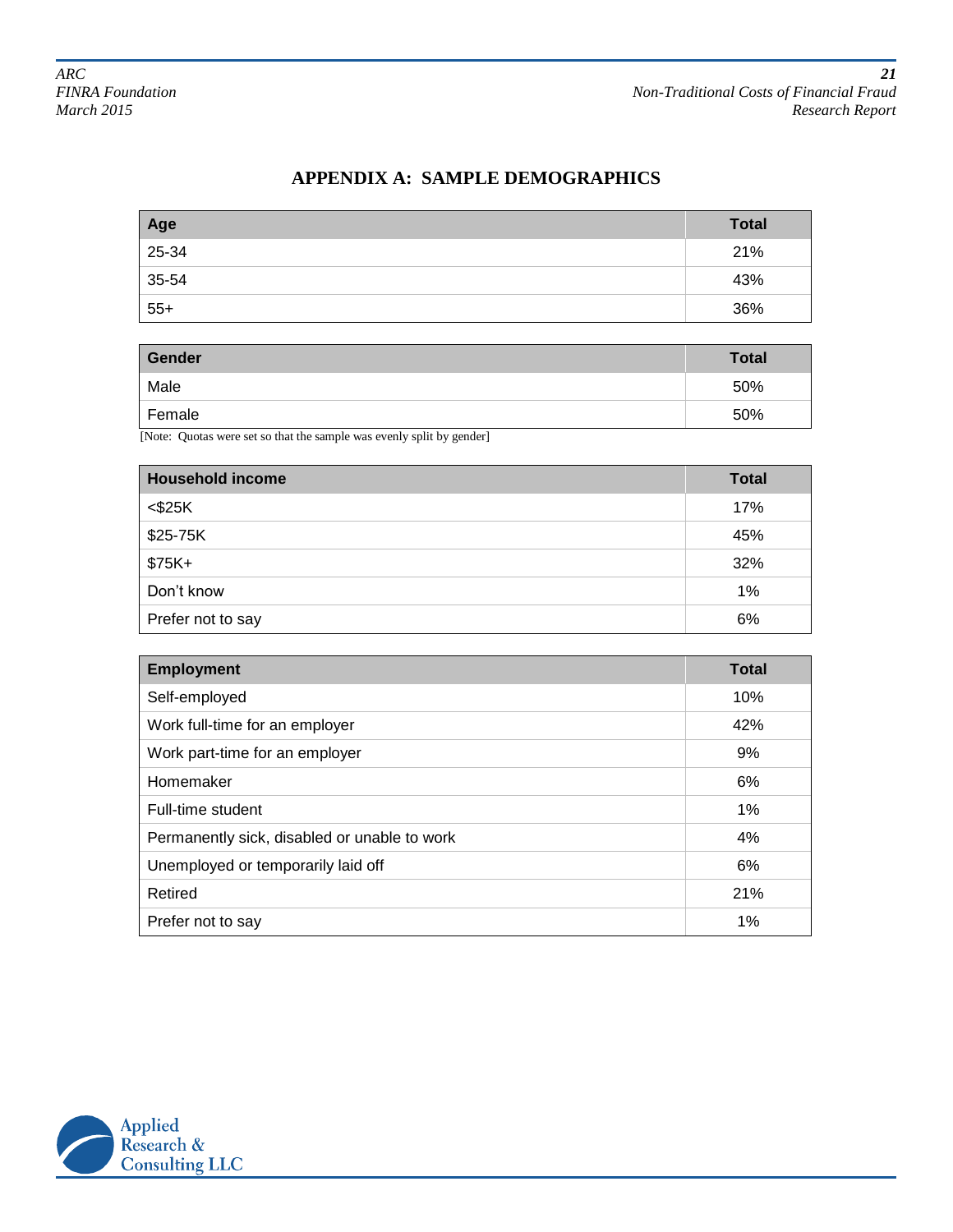| <b>Education</b>        | <b>Total</b> |
|-------------------------|--------------|
| Less than high school   | 1%           |
| High school graduate    | 15%          |
| Some college            | 28%          |
| College graduate        | 35%          |
| Post graduate education | 21%          |
| Prefer not to say       | 0%           |

| <b>Ethnicity</b>                                            | Total |
|-------------------------------------------------------------|-------|
| White non-Hispanic                                          | 71%   |
| <b>Black non-Hispanic</b>                                   | 12%   |
| Hispanic (any race)                                         | 7%    |
| Asian non-Hispanic                                          | 6%    |
| Other non-Hispanic (Native American, Other, 2+ ethnicities) | 3%    |
| Prefer not to say                                           | 1%    |

| <b>Marital status</b> | <b>Total</b> |
|-----------------------|--------------|
| Married               | 54%          |
| Living with partner   | 5%           |
| Single                | 20%          |
| Separated             | 1%           |
| <b>Divorced</b>       | 13%          |
| Widowed/widower       | 7%           |
| Prefer not to say     | 1%           |

| Number of financially dependent children | <b>Total</b> |
|------------------------------------------|--------------|
|                                          | 18%          |
| 2                                        | 16%          |
| 3                                        | 8%           |
| 4 or more                                | 4%           |
| No financially dependent children        | 28%          |
| Do not have any children                 | 25%          |
| Prefer not to say                        | 2%           |

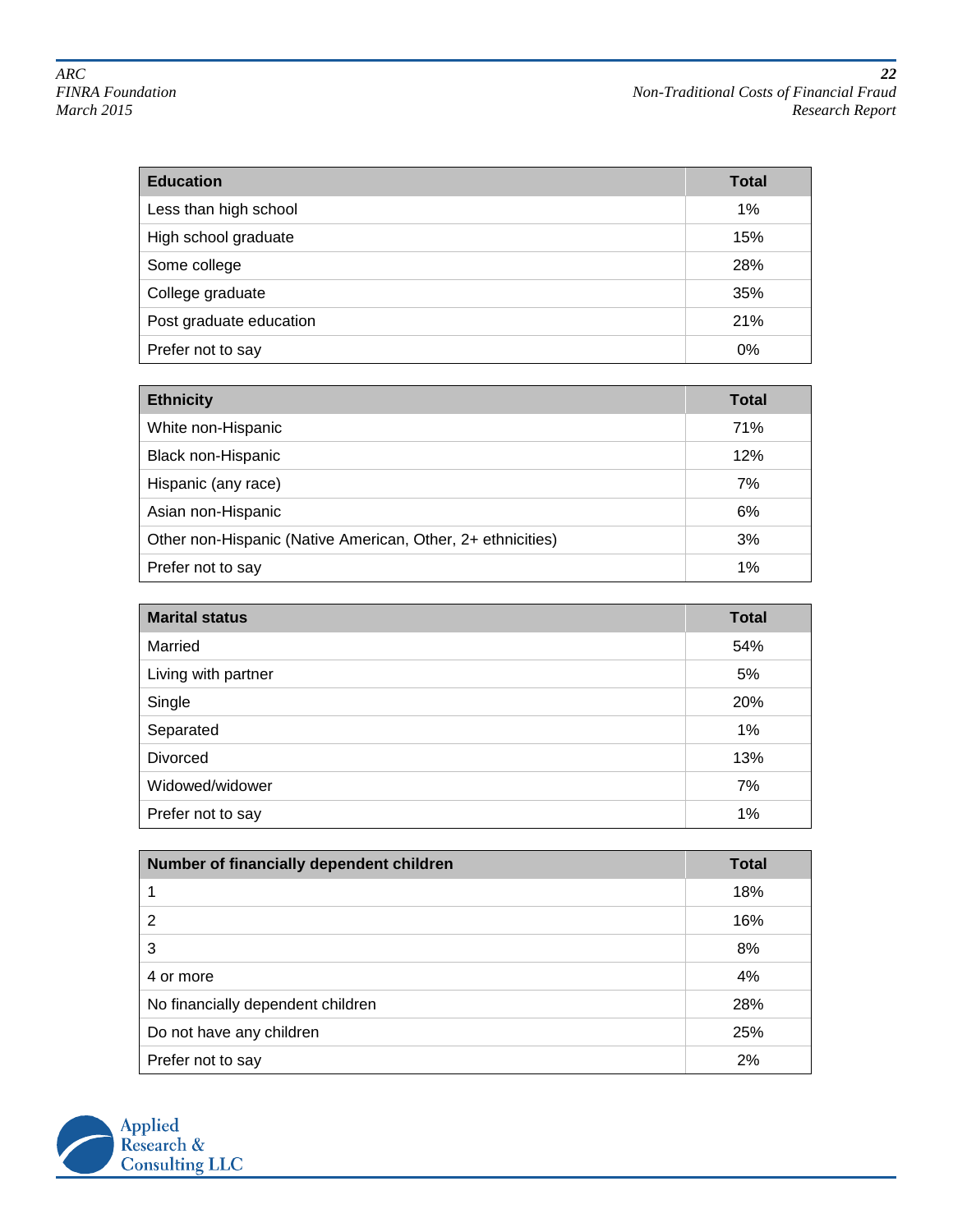| <b>Census region</b> | <b>Total</b> |
|----------------------|--------------|
| Northeast            | 18%          |
| Midwest              | 22%          |
| South                | 38%          |
| West                 | 23%          |

| Which of the following best describes your role in your household<br>when it comes to making decisions about financial investments? | Total |
|-------------------------------------------------------------------------------------------------------------------------------------|-------|
| I am the primary decision-maker for my household when it comes to financial<br>investments                                          | 75%   |
| I share the decision-making responsibility with others in my household                                                              | 25%   |

| Not including retirement accounts, do you have any investments in<br>stocks, bonds, mutual funds or other securities? | <b>Total</b> |
|-----------------------------------------------------------------------------------------------------------------------|--------------|
| Yes                                                                                                                   | 53%          |
| No                                                                                                                    | 41%          |
| Don't know                                                                                                            | 3%           |
| Prefer not to say                                                                                                     | 4%           |

| Not including retirement accounts, what is the total approximate<br>current value of your investments in stocks, bonds, mutual funds and<br>other securities? Would you say it is | Total |
|-----------------------------------------------------------------------------------------------------------------------------------------------------------------------------------|-------|
| Less than \$10,000                                                                                                                                                                | 14%   |
| At least \$10,000 but less than \$50,000                                                                                                                                          | 22%   |
| At least \$50,000 but less than \$100,000                                                                                                                                         | 19%   |
| At least \$100,000 but less than \$250,000                                                                                                                                        | 21%   |
| More than \$250,000                                                                                                                                                               | 19%   |
| Don't know                                                                                                                                                                        | $1\%$ |
| Prefer not to say                                                                                                                                                                 | 5%    |

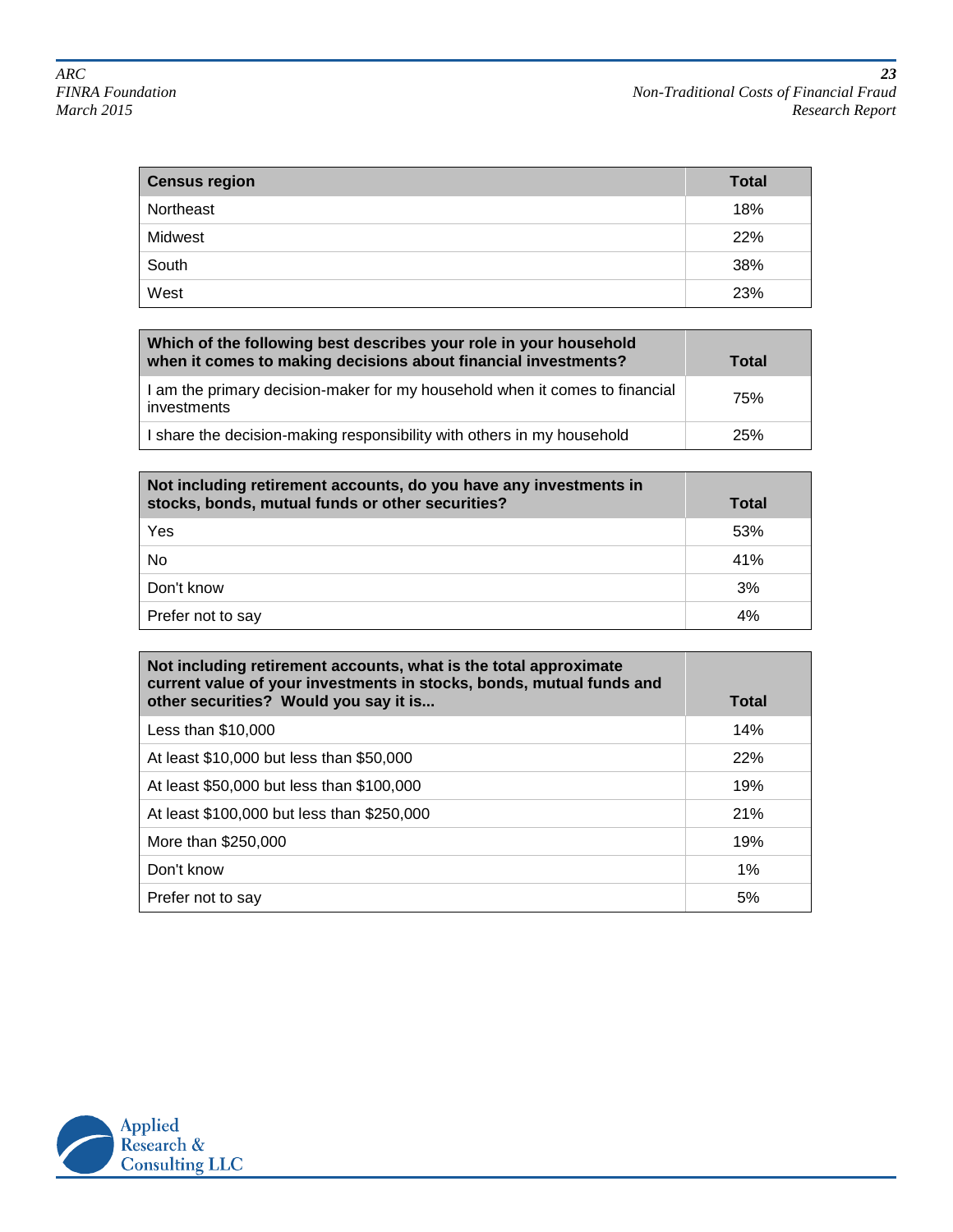*ARC 24*

*FINRA Foundation Non-Traditional Costs of Financial Fraud March 2015 Research Report*

## **APPENDIX B: SURVEY INSTRUMENT**

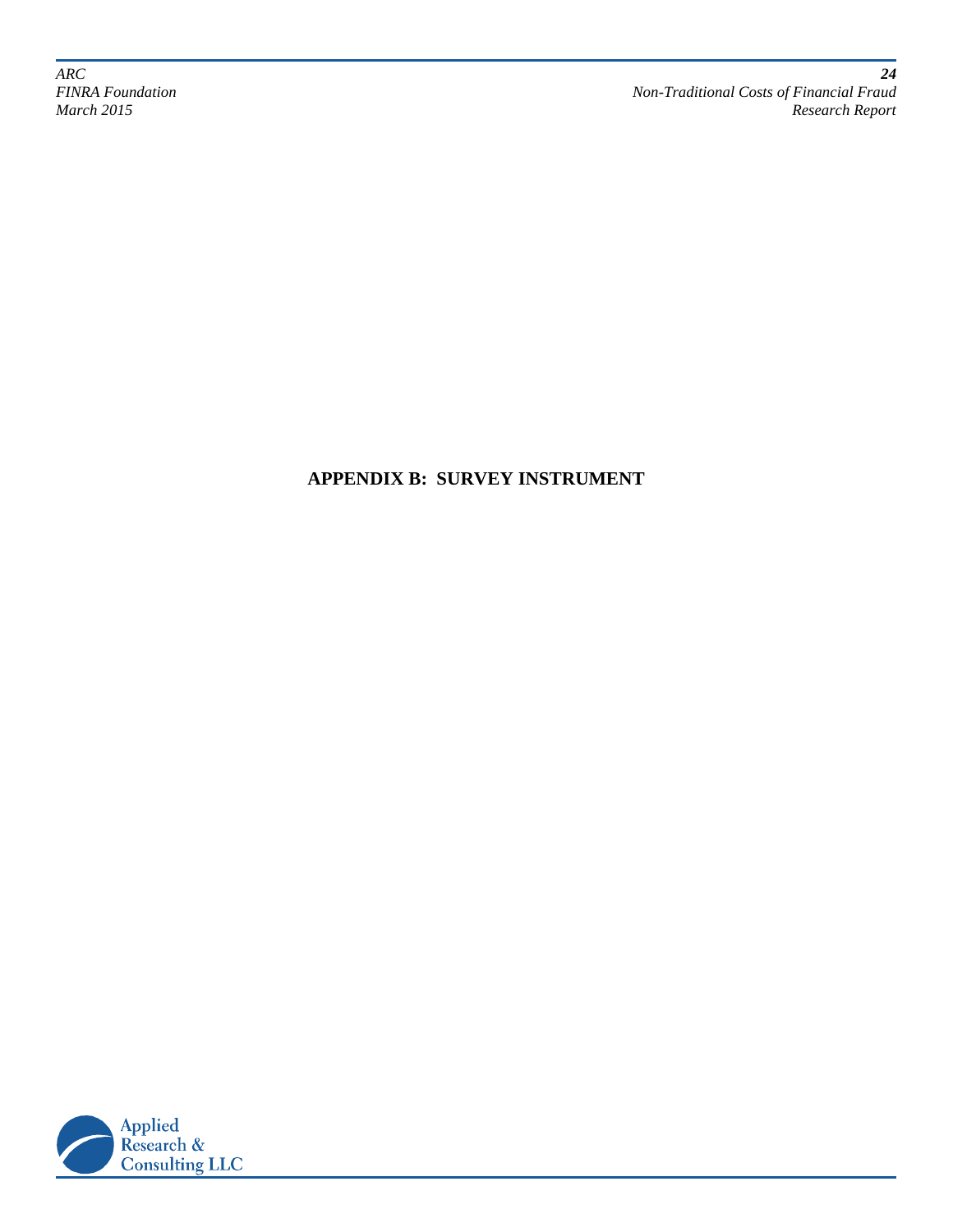

#### FINRA #1371 **Experience of Fraud Victimization Study** Final survey 10/3/14

Sample:  $N = 600$  respondents who have/think they may have been victims of investor/financial fraud

## **A. [Introduction & Screening]**

Thank you for taking the time to answer this survey. Please be assured that **all of your answers will be completely ANONYMOUS and CONFIDENTIAL**. Therefore, please try to answer these questions as openly and honestly as possible.

A1. What is your age:

 $A2.$ 

----------------

|  | 1. Under 18 [TERMINATE]<br>2. 18-24 [TERMINATE] |                                                                                         |  |  |             |  |
|--|-------------------------------------------------|-----------------------------------------------------------------------------------------|--|--|-------------|--|
|  |                                                 |                                                                                         |  |  |             |  |
|  | $3.25-29$                                       |                                                                                         |  |  |             |  |
|  | 4. 30-34                                        |                                                                                         |  |  |             |  |
|  | 5. 35-39                                        |                                                                                         |  |  |             |  |
|  | $6.40-44$                                       |                                                                                         |  |  |             |  |
|  | 7. 45-49                                        |                                                                                         |  |  |             |  |
|  | 8. 50-54                                        |                                                                                         |  |  |             |  |
|  | 9. 55-59                                        |                                                                                         |  |  |             |  |
|  | 10.60-64                                        |                                                                                         |  |  |             |  |
|  | 11.65 or older                                  |                                                                                         |  |  |             |  |
|  |                                                 | 12. Prefer not to say [TERMINATE]                                                       |  |  |             |  |
|  | A2. What is your gender?                        |                                                                                         |  |  |             |  |
|  | 1. Male                                         |                                                                                         |  |  |             |  |
|  | 2. Female                                       |                                                                                         |  |  |             |  |
|  |                                                 | 2. Prefer not to say [TERMINATE]                                                        |  |  |             |  |
|  |                                                 | A2b. Which of the following best describes your role in your household when it comes to |  |  |             |  |
|  |                                                 | making decisions about financial investments?                                           |  |  |             |  |
|  |                                                 | 1. I am the primary decision-maker for my household when it comes                       |  |  |             |  |
|  | to financial investments                        |                                                                                         |  |  |             |  |
|  |                                                 | 2. I share the decision-making responsibility with others in my                         |  |  |             |  |
|  | household                                       |                                                                                         |  |  |             |  |
|  |                                                 | 3. I do not participate in decisions regarding financial investments                    |  |  | [TERMINATE] |  |
|  | for my household                                |                                                                                         |  |  |             |  |
|  | 4. Prefer not to say                            |                                                                                         |  |  | [TERMINATE] |  |
|  |                                                 |                                                                                         |  |  |             |  |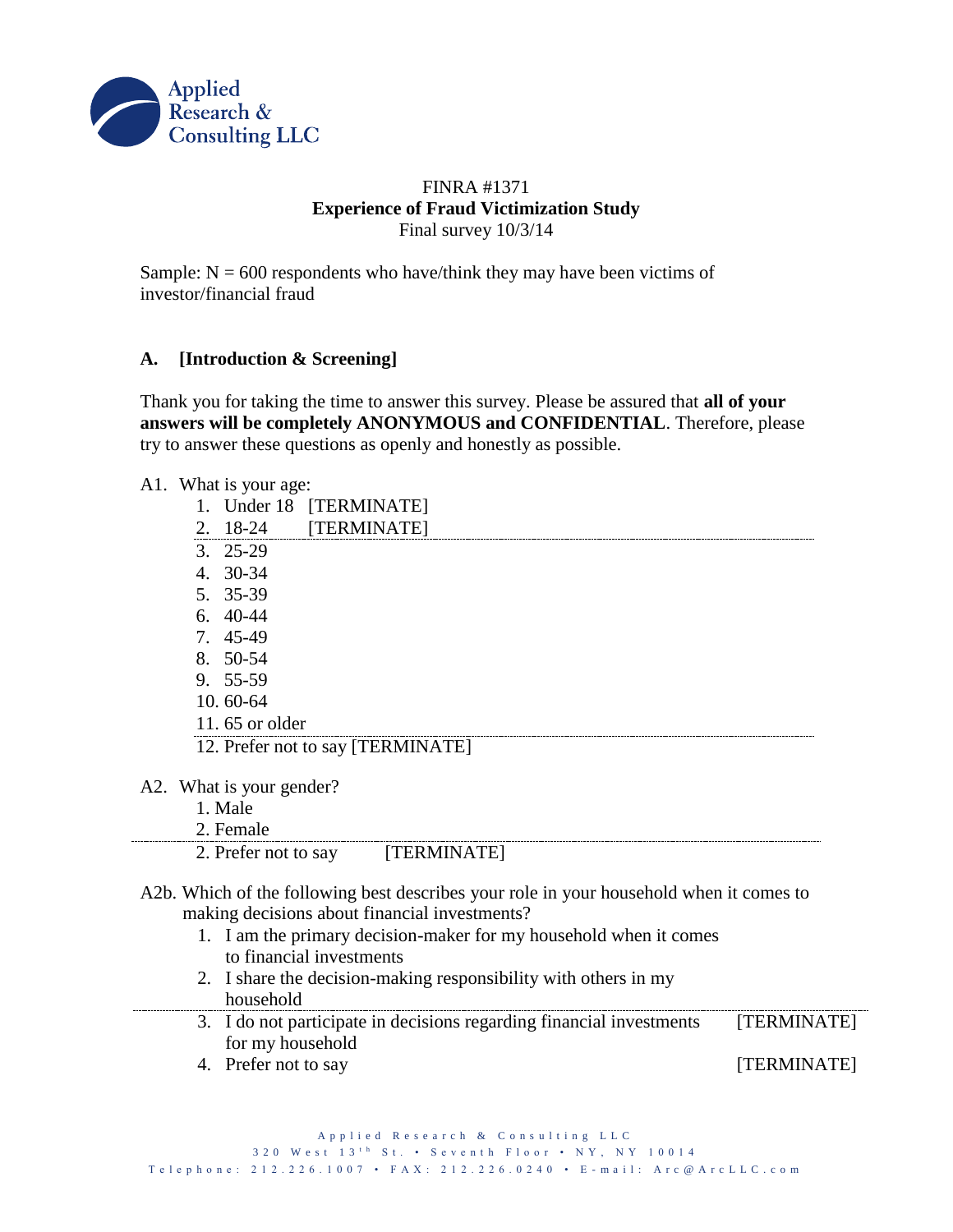A3. Investors regularly gain and lose money in financial markets for a variety of legitimate reasons. However, the following questions are about **financial fraud** that is, when someone intentionally gives you false information to encourage you to make a financial transaction or investment.

Do you think you might ever have been defrauded in any of the following ways?

|              | [RANDOMIZE ITEMS]                                                                                                                                        | Yes          | Maybe          | No |
|--------------|----------------------------------------------------------------------------------------------------------------------------------------------------------|--------------|----------------|----|
| $A3_1$ .     | By a stranger who called you on the phone to offer you an<br>investment opportunity                                                                      | $\mathbf{1}$ | $\overline{2}$ | 3  |
| $A3_{-2}$ .  | By an email from a stranger in another country who offered<br>you a large amount of money, but first requested that you<br>send him/her a deposit or fee | $\mathbf{1}$ | 2              | 3  |
| $A3_3.$      | By investing in a product or service (e.g., a vacation<br>timeshare, annuity product, etc.) that you learned about<br>from a free lunch seminar          | $\mathbf{1}$ | $\overline{2}$ | 3  |
| $A3_4.$      | In an investment that involved oil or gas exploration                                                                                                    | $\mathbf{1}$ | 2              | 3  |
| $A3_{-}5.$   | In an investment that involved a promissory note                                                                                                         | 1            | 2              | 3  |
| $A3_6$ .     | By someone recommending a penny stock or low-cost stock<br>that was rising quickly                                                                       | 1            | $\overline{2}$ | 3  |
| $A3_7$ .     | By someone who offered you investments in exclusive<br>shares of a company before that company's initial public<br>offering (IPO)                        | $\mathbf{1}$ | 2              | 3  |
| $A3_8$ .     | In an investment that guaranteed a daily rate of return of<br>over 10%                                                                                   | $\mathbf{1}$ | 2              | 3  |
| $A3_9$ .     | In an investment that offered a commission if you referred<br>other people to participate in the investment                                              | 1            | $\overline{2}$ | 3  |
| $A3_{-10}$ . | In an investment that involved digital or e-currency such as<br>Bitcoin or e-Gold                                                                        | $\mathbf{1}$ | $\overline{2}$ | 3  |
|              | A3_11. By someone who told you that you had won a prize or<br>lottery, but first had to pay a fee                                                        | $\mathbf{1}$ | $\overline{2}$ | 3  |
|              | A3_12. In a Ponzi investment scheme                                                                                                                      | $\mathbf{1}$ | $\overline{2}$ | 3  |
|              | A3_13. By someone who promised to manage or consolidate your<br>debts                                                                                    | 1            | $\overline{2}$ | 3  |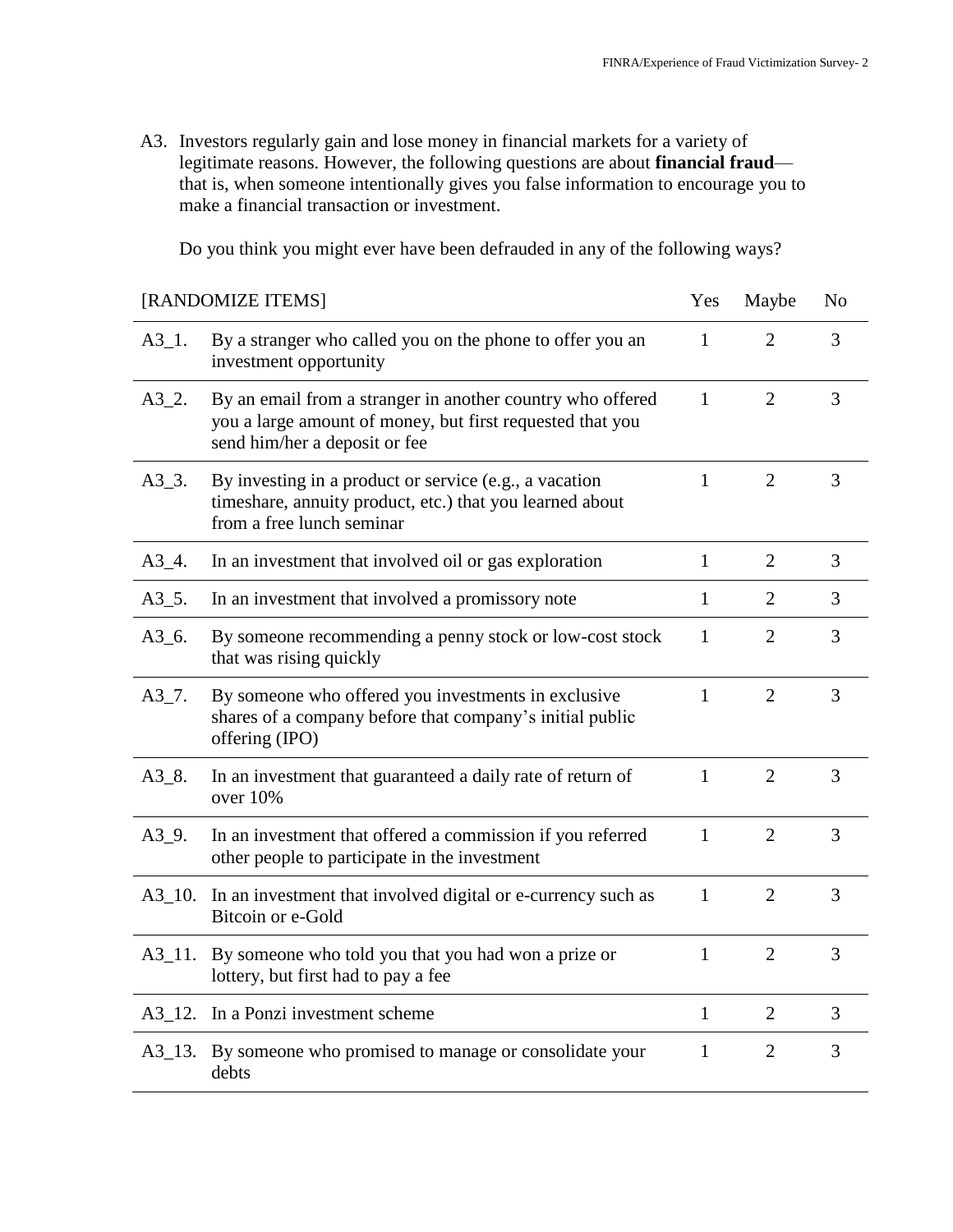|        |                                                                                                         | <b>Yes</b>   | Maybe                       | N <sub>0</sub> |
|--------|---------------------------------------------------------------------------------------------------------|--------------|-----------------------------|----------------|
|        | A3_14. By someone who promised to assist with your home<br>mortgage or to help you avoid foreclosure    |              | 2                           | 3              |
|        | A3_15. By someone who promised to provide you with a credit card<br>or loan                             | 1            |                             | 3              |
|        | A3_16. By someone who told you that you were eligible to receive<br>a grant, but first had to pay a fee | $\mathbf{1}$ | 2                           | 3              |
|        | A3_17. By someone who claimed to represent a charitable<br>organization                                 |              | $\overline{2}$              | 3              |
|        | A3_18. In an investment that involved gold coins                                                        |              | $\overline{2}$              | $\mathcal{R}$  |
|        | A3_19. By someone who offered you "Prime Bank" or "bank"<br>guarantee" investments                      | 1            | $\mathcal{D}_{\mathcal{L}}$ | 3              |
| A3 20. | By someone who informed you that you had an unclaimed<br>inheritance                                    | 1            |                             | 3              |

## A4. [PUNCH A3 SUMMARY]

- 1. At least one 'YES' above
- 2. No 'YES' but at least one 'MAYBE'
- 3. 'NO' to all of the above
- A5. Have you ever lost a significant amount of money in any other kind of fraudulent investment not mentioned previously?<br>1. Yes [QUALIFIER]
	- [QUALIFIER]
	- 2. Maybe
	- 3. No

#### A6. [PUNCH RESPONDENT STATUS FROM A4 & A5]

|  | 1. $Yes - specific$ | $[A4 = 1]$                     |             |
|--|---------------------|--------------------------------|-------------|
|  | 2. Maybe – specific | $[A4 = 2]$                     |             |
|  | 3. $Yes - other$    | $[A4 = 3 \text{ AND } A5 = 1]$ |             |
|  | 4. Maybe $-$ other  | $[A4 = 3 \text{ AND } A5 = 2]$ | [TERMINATE] |
|  | 5. No.              | $[A4 = 3 \text{ AND } A5 = 3]$ | [TERMINATE] |

[ALL RESPONDENTS MUST SAY 'YES' OR 'MAYBE' TO AT LEAST ONE ITEM IN A3, OR 'YES' TO A5]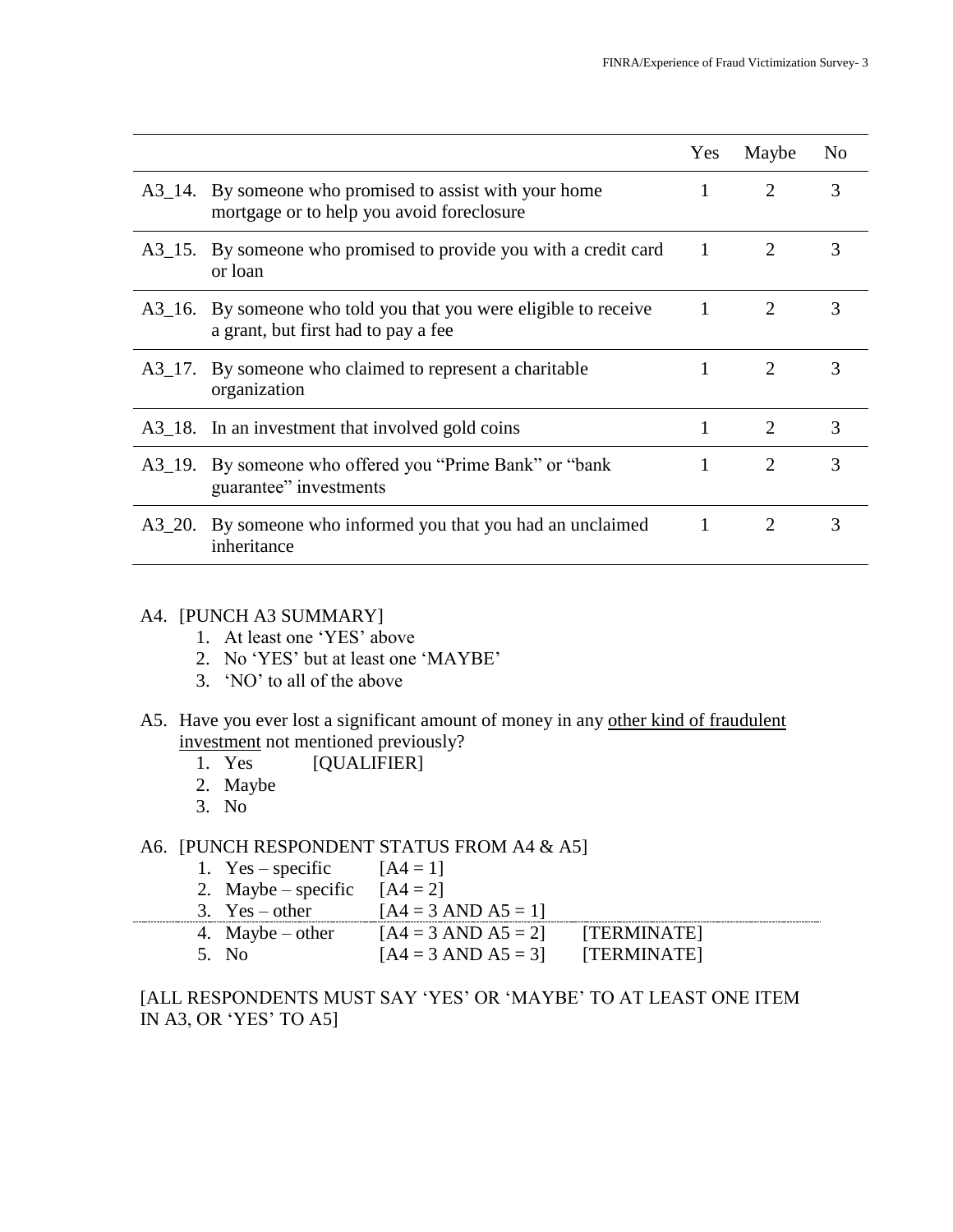## **B. [Fraud Experience]**

For the following questions, please think about the fraudulent or potentially fraudulent incident you experienced that you consider to be the most serious.

- B1. How much did you lose?
	- 1. Did not lose any money [TERMINATE]
	- 2. \$1 to \$500
	- 3. \$500 to \$999
	- 4. \$1,000 to \$4,999
	- 5. \$5,000 to \$9,999
	- 6. \$10,000 to \$49,999
	- 7. \$50,000 to \$99,999
	- 8. \$100,000 or more
	- 9. Can't remember how much
- B2. How long ago did the incident happen?
	- 1. Within the past 12 months
	- 2. 1 to 3 years ago
	- 3. 4 to 5 years ago
	- 4. More than 5 years ago
	- 5. Don't know/Can't remember
- B3. How were you introduced to the person or entity that defrauded you? [RANDOMIZE LIST]
	- 1. Through a friend or family member
	- 2. Through a social setting such as a place of worship or school
	- 3. Through a professional contact
	- 4. From an unsolicited telephone call
	- 5. From an unsolicited email
	- 6. From an Internet advertisement (including Craigslist)
	- 7. Though a social networking website (Facebook, LinkedIn, Twitter, Google+)
	- 10. From a newspaper or magazine advertisement
	- 8. Other (please specify) [OPEN END]
	- 9. Don't know/Can't remember
- B4. Did you report this incident to the authorities?
	- 1. Yes
	- 2. No
	- 3. Don't know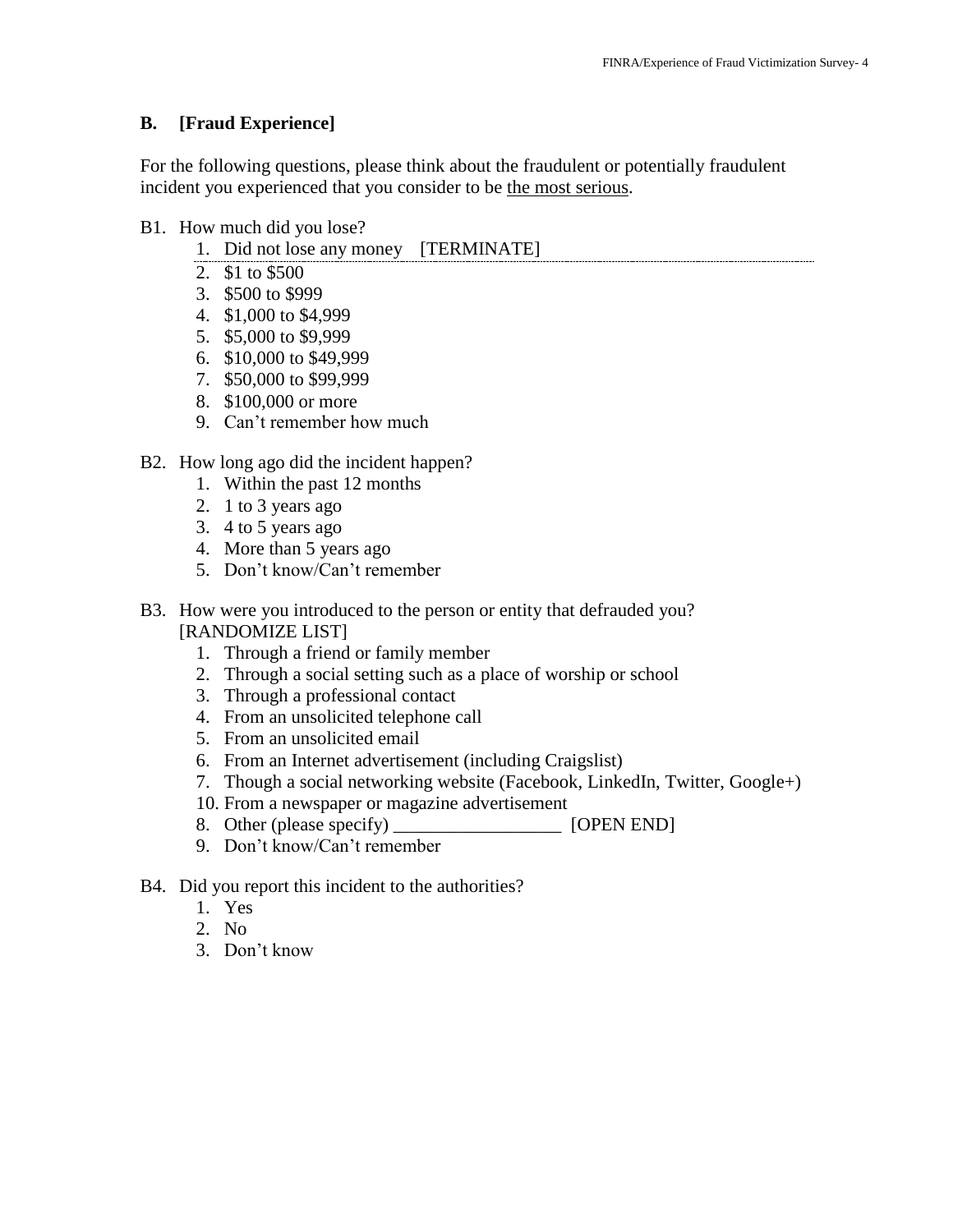#### B5. [IF REPORTED  $(B4 = 1)$ ] To whom did you report it? (check all that apply) [RANDOMIZE LIST]

- 1. The firm that sold the investment
- 2. The city, county or state Consumer Affairs office
- 3. NASD or FINRA
- 4. State regulatory agency
- 5. Securities and Exchange Commission (SEC)
- 6. Law enforcement
- 7. Federal Trade Commission (FTC)
- 8. Better Business Bureau (BBB)
- 9. An attorney
- 10. My bank or credit card company
- 11. Other (please specify) \_\_\_\_\_\_\_\_\_\_\_\_\_\_\_\_\_\_ [OPEN END]
- 12. Don't know/Can't remember [UNIQUE]
- B6. [IF NOT REPORTED  $(B4 = 2)$ ] Which of the following best describes why you did not report the incident? (check all that apply) [RANDOMIZE LIST]
	- 1. Didn't know where to turn
	- 2. Wouldn't have made a difference
	- 3. Didn't have time
	- 4. Wanted to put it behind me
	- 5. Was embarrassed
	- 6. Other (please specify) \_\_\_\_\_\_\_\_\_\_\_\_\_\_\_\_\_\_ [OPEN END]
	- 7. Don't know [UNIQUE]
- B7. Did you tell any friends or family members about the incident?
	- 1. Yes
	- 2. No
	- 3. Don't know
- B8. To what degree are you confused about the details of what happened?

| Not At All<br>Confused |  |  |   |  | Extremely<br>Confused | Don't<br>Know |
|------------------------|--|--|---|--|-----------------------|---------------|
|                        |  |  | h |  |                       |               |

#### B9. How certain are you that what happened was due to fraud?

| Not At All<br>Certain |  |       |     |   |   | Extremely Don't<br>Certain | Know |
|-----------------------|--|-------|-----|---|---|----------------------------|------|
| $\sim$ 1              |  | 3 4 5 | 6 7 | 8 | 9 | $10 \quad   \quad 11$      |      |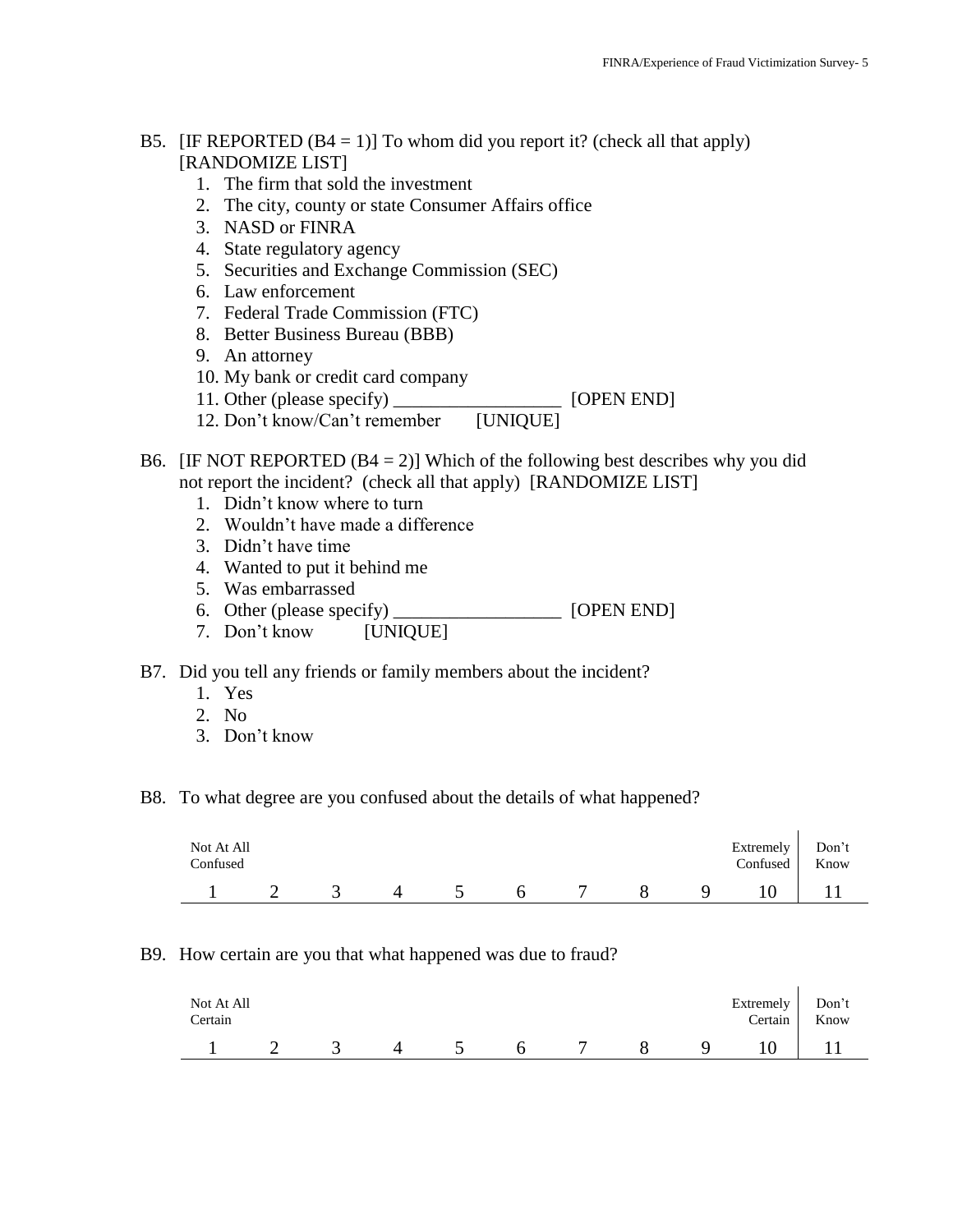B10. How much interaction did you have with the person or entity that defrauded you?

- 1. Very little (e.g., you just responded to the initial call or contact)
- 2. Moderate (e.g., you communicated back and forth a few times)
- 3. A great deal (e.g., you communicated many times, filled out a great deal of paperwork, etc.)
- 4. Don't know

#### B11. How responsible do you feel for what happened?

| Not At All<br>Responsible |  |  |  |  | Completely<br>Responsible | Don't<br>Know |
|---------------------------|--|--|--|--|---------------------------|---------------|
|                           |  |  |  |  |                           |               |

#### B12. How well does each of the following describe how you felt about the incident?

| [RANDOMIZE ITEMS]             | Does Not<br>Describe At<br>All |   |   |                |                 |   |                 | Describes<br>Extremely<br>Don't<br>Well<br>Know |   |    |    |
|-------------------------------|--------------------------------|---|---|----------------|-----------------|---|-----------------|-------------------------------------------------|---|----|----|
| B12_1. Confused               | $\mathbf{1}$                   | 2 | 3 | $\overline{4}$ | $5\overline{)}$ | 6 | $\tau$          | 8                                               | 9 | 10 | 11 |
| $B12_2$ . Angry               | $\mathbf{1}$                   | 2 | 3 | $\overline{4}$ | $\mathfrak{S}$  | 6 | $7\overline{ }$ | 8                                               | 9 | 10 | 11 |
| B12_3. Victimized             | $\mathbf{1}$                   | 2 | 3 | $\overline{4}$ | 5               | 6 | $\overline{7}$  | 8                                               | 9 | 10 | 11 |
| B12_4. Embarrassed            | $\mathbf{1}$                   | 2 | 3 | $\overline{4}$ | $\overline{5}$  | 6 | $\tau$          | 8                                               | 9 | 10 | 11 |
| B12_5. Sad                    | $\mathbf{1}$                   | 2 | 3 | $\overline{4}$ | $\mathfrak{S}$  | 6 | $\tau$          | 8                                               | 9 | 10 | 11 |
| B12_6. Guilty                 | $\mathbf{1}$                   | 2 | 3 | $\overline{4}$ | $\overline{5}$  | 6 | $\tau$          | 8                                               | 9 | 10 | 11 |
| B12_7. Betrayed               | $\mathbf{1}$                   | 2 | 3 | $\overline{4}$ | 5               | 6 | $\tau$          | 8                                               | 9 | 10 | 11 |
| B12_8. Ashamed                | $\mathbf{1}$                   | 2 | 3 | $\overline{4}$ | 5               | 6 | $\overline{7}$  | 8                                               | 9 | 10 | 11 |
| B <sub>12</sub> _9. Regretful | $\mathbf{1}$                   | 2 | 3 | $\overline{4}$ | 5               | 6 | $\overline{7}$  | 8                                               | 9 | 10 | 11 |
| B <sub>12</sub> _10. Helpless | $\mathbf{1}$                   | 2 | 3 | $\overline{4}$ | 5               | 6 | $\overline{7}$  | 8                                               | 9 | 10 | 11 |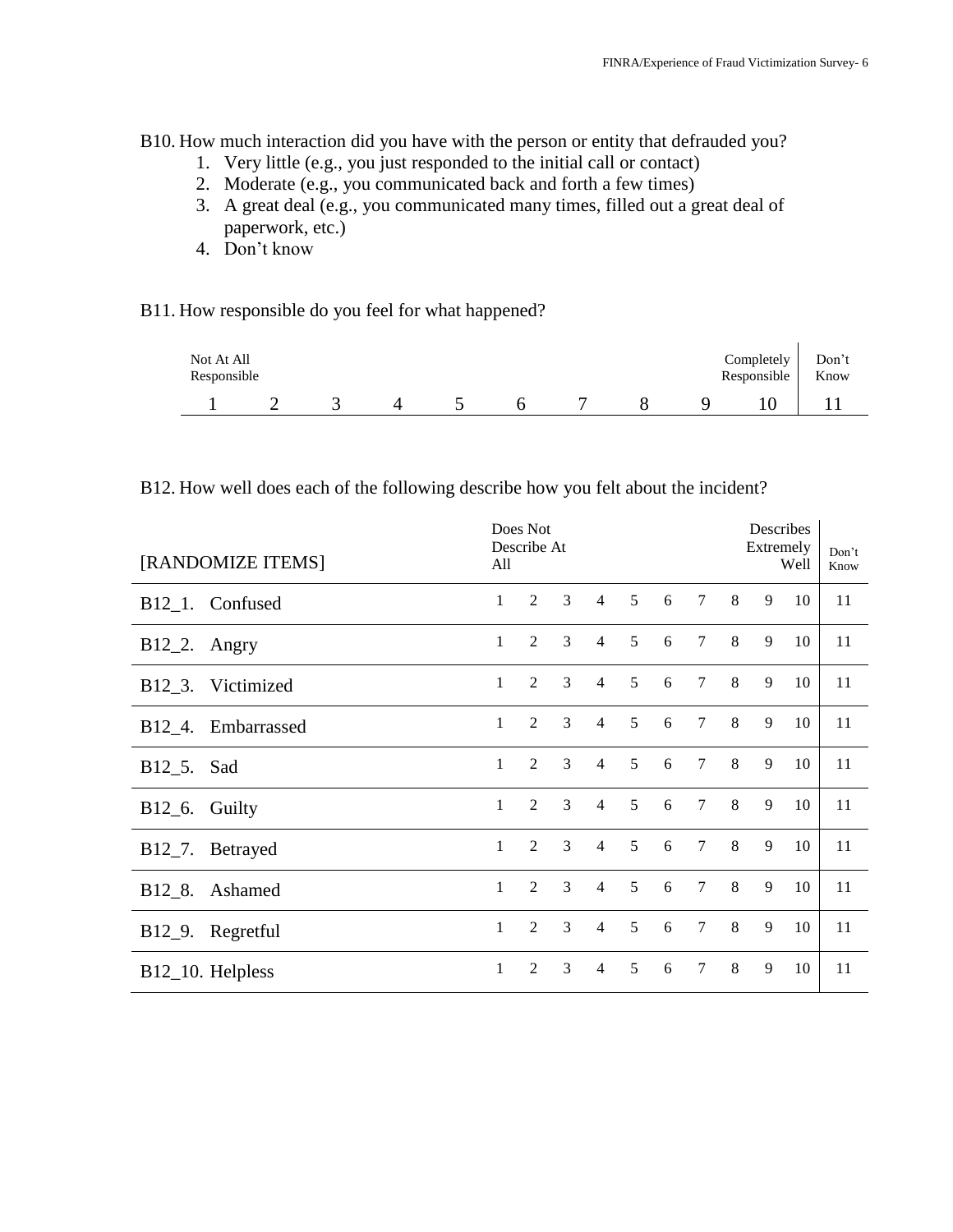#### **C. [Non-traditional costs/collateral damage]**

#### *[Indirect financial costs]*

C1. As a result of the fraudulent incident, did you incur any of the following additional financial costs?

|          | [RANDOMIZE ITEMS]                                              | Yes | N <sub>0</sub> | Don't<br>know |
|----------|----------------------------------------------------------------|-----|----------------|---------------|
| $C1_1$ . | Legal fees                                                     | 1   | 2              | 3             |
| C1 2.    | Fees for bounced checks                                        | 1   | 2              | 3             |
| C1 3.    | Late fees/interest                                             | 1   | 2              | 3             |
| $C1_4$ . | Fees for consulting a medical or mental health<br>professional | 1   | 2              | 3             |
| $C1\,5.$ | Fees for prescription medications                              | 1   | $\overline{2}$ | 3             |
| $C1$ 6.  | Lost work time/Lost wages                                      | 1   | $\overline{2}$ | 3             |
| C1 7.    | Fees for consulting a private detective or investigator        | 1   | 2              | 3             |

- C2. [IF 'YES' TO AT LEAST ONE OF THE ABOVE] What would you estimate the total additional financial cost to be, including: [pipe in answers from C1]? Your best guess is fine.
	- 1. \$0
	- 2. \$1 to \$49
	- 3. \$50 to \$99
	- 4. \$100 to \$499
	- 5. \$500 to \$999
	- 6. \$1,000 to \$9,999
	- 7. \$10,000 to \$24,999
	- 8. \$25,000 or more
	- 9. Don't know
- C3. Have you declared bankruptcy as a result of the fraudulent incident?
	- 1. Yes
	- 2. No
	- 3. Don't know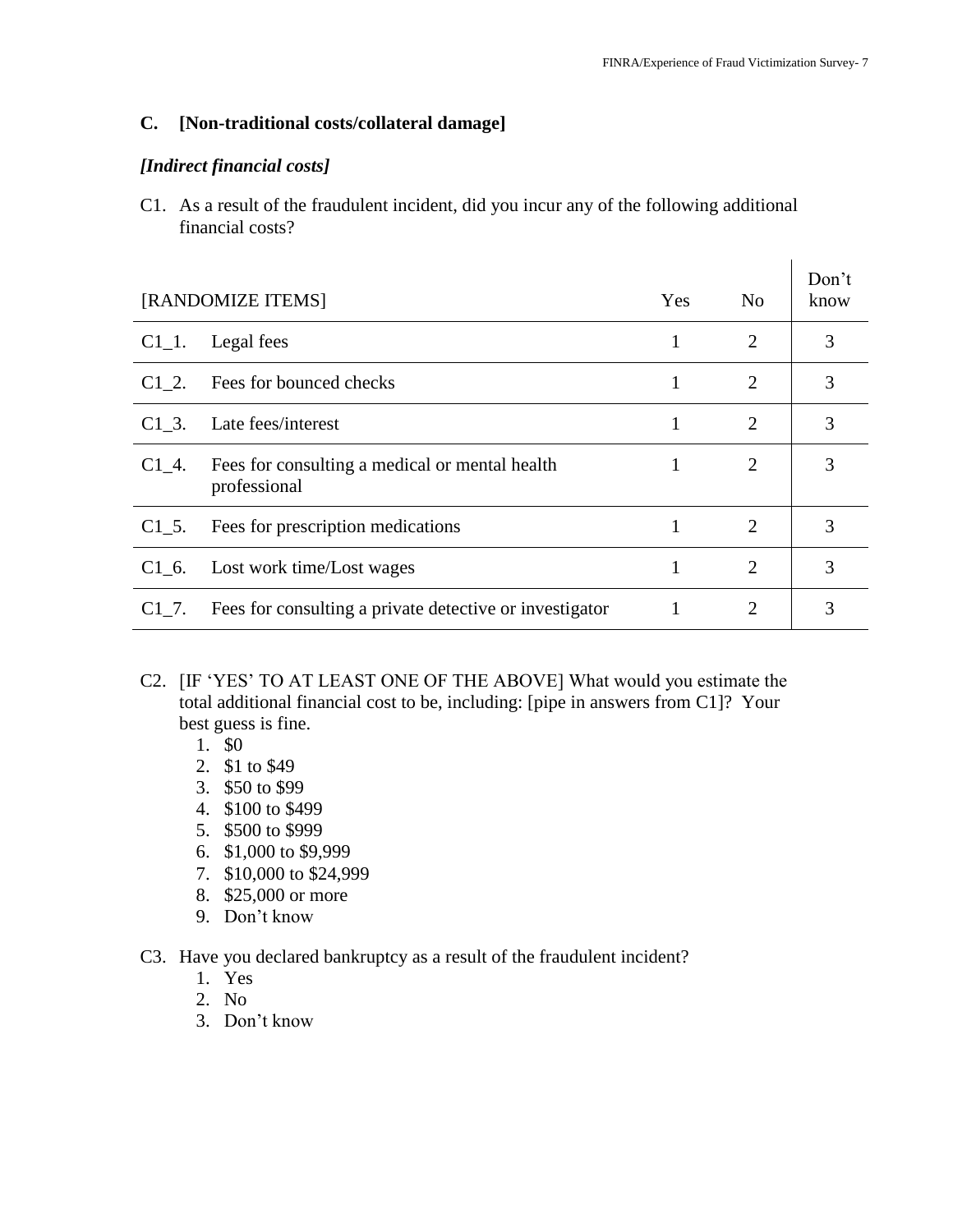## *[Non-financial costs]*

C4. The following are some symptoms people may experience as a result of a fraudulent incident. How seriously did you experience each of the following after your incident?

|                      | [RANDOMIZE ITEMS]                                                          | Serious      | Not At All     |                |                |   |   |                |         |   | Extremely<br>Serious | Did not<br>experience | Don't<br>know |
|----------------------|----------------------------------------------------------------------------|--------------|----------------|----------------|----------------|---|---|----------------|---------|---|----------------------|-----------------------|---------------|
| $C4_{1}$ .           | <b>Stress</b>                                                              | 1            | $\overline{2}$ | 3              | $\overline{4}$ | 5 | 6 | $\overline{7}$ | 8       | 9 | 10                   | 11                    | 12            |
| $C4_2$ .             | Anxiety                                                                    | $\mathbf{1}$ | $\overline{2}$ | 3              | $\overline{4}$ | 5 | 6 | $\overline{7}$ | 8       | 9 | 10                   | 11                    | 12            |
| $C4_3$ .             | Depression                                                                 | $\mathbf{1}$ | $\overline{2}$ | 3              | $\overline{4}$ | 5 | 6 | $\tau$         | 8       | 9 | 10                   | 11                    | 12            |
| $C4_4$ .             | Difficulty<br>sleeping                                                     | 1            | $\overline{2}$ | 3              | $\overline{4}$ | 5 | 6 | $\overline{7}$ | 8       | 9 | 10                   | 11                    | 12            |
| $C4\_5$ .            | <b>PTSD</b>                                                                | $\mathbf{1}$ | $\overline{2}$ | 3              | $\overline{4}$ | 5 | 6 | $\overline{7}$ | 8       | 9 | 10                   | 11                    | 12            |
| $C4_{-6}$ .          | Physical health<br>problems                                                | 1            | $\overline{2}$ | $\overline{3}$ | $\overline{4}$ | 5 | 6 | $\overline{7}$ | 8       | 9 | 10                   | 11                    | 12            |
| $C4$ <sub>-7</sub> . | Negative<br>relationship<br>consequences<br>(e.g., divorce,<br>separation) | $\mathbf{1}$ | $\overline{2}$ | 3              | $\overline{4}$ | 5 | 6 | $\overline{7}$ | 8       | 9 | 10                   | 11                    | 12            |
| $C4_{.8}$ .          | Loss of personal<br>confidence                                             | $\mathbf{1}$ | $\overline{2}$ | 3              | $\overline{4}$ | 5 | 6 | $\overline{7}$ | $\,8\,$ | 9 | 10                   | 11                    | 12            |
| $C4_9$ .             | Loss of respect<br>from others                                             | $\mathbf{1}$ | $\overline{2}$ | $\overline{3}$ | $\overline{4}$ | 5 | 6 | $\overline{7}$ | 8       | 9 | 10                   | 11                    | 12            |
|                      | C4_10. Lost personal<br>time                                               | $\mathbf{1}$ | $\overline{2}$ | $\overline{3}$ | $\overline{4}$ | 5 | 6 | $\overline{7}$ | 8       | 9 | 10                   | 11                    | 12            |

If you did not have the symptom, select "did not experience."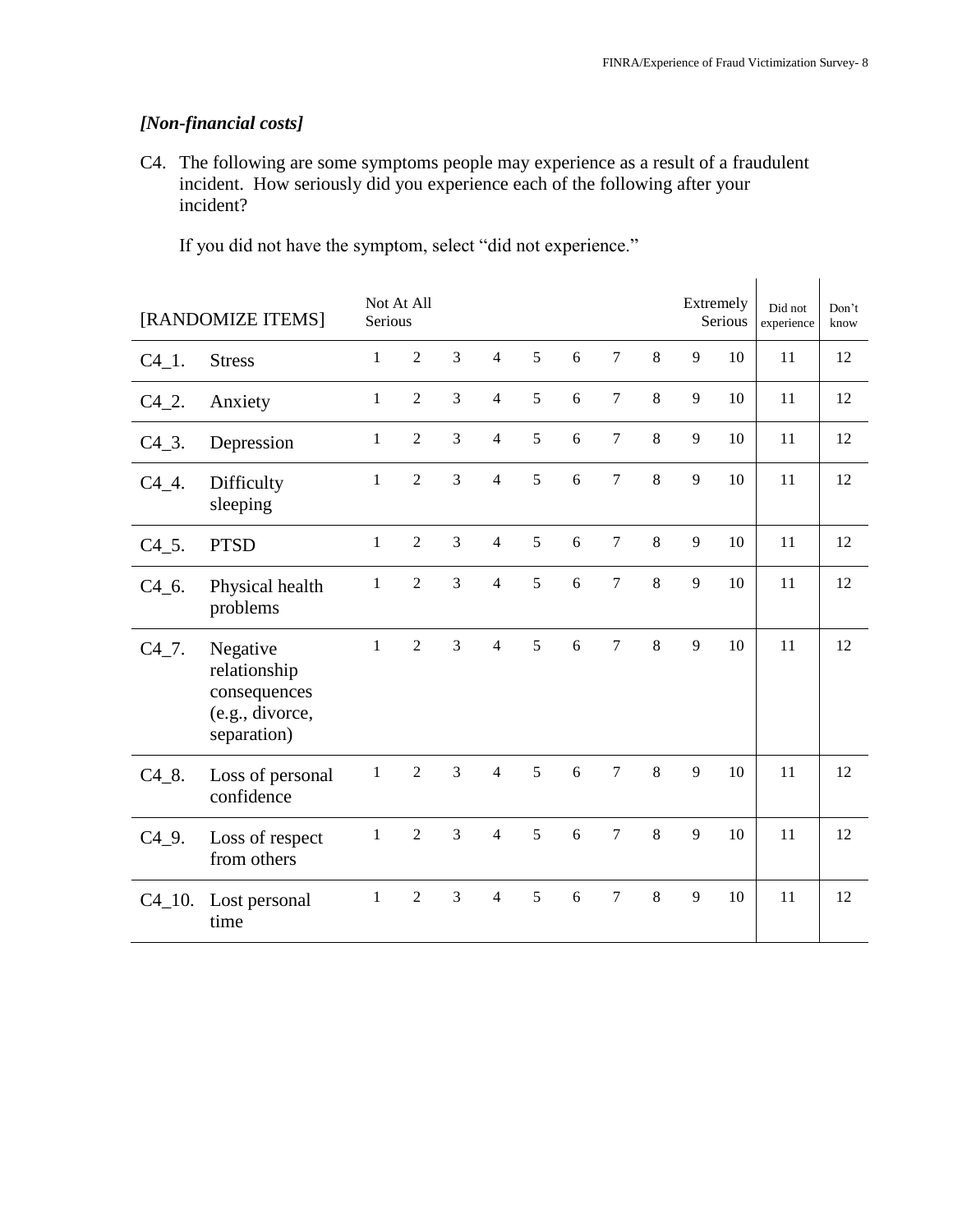## **D. [Attitudes]**

D1. Please indicate the extent to which you agree or disagree with each of the following statements.

| [RANDOMIZE ITEMS] |                                                                                                            | Strongly<br>Disagree |                |                |                |   |   |                |   | Strongly<br>Agree | Don't<br>Know |    |
|-------------------|------------------------------------------------------------------------------------------------------------|----------------------|----------------|----------------|----------------|---|---|----------------|---|-------------------|---------------|----|
| $D1_1$ .          | I'm not that upset by the fraudulent<br>incident. You win some, you lose<br>some.                          | $\mathbf{1}$         | 2              | 3              | $\overline{4}$ | 5 | 6 | $\tau$         | 8 | 9                 | 10            | 11 |
| $D1_2$ .          | I prefer not to tell people about the<br>incident because I'm worried they<br>might think it was my fault. | $\mathbf{1}$         | $\overline{2}$ | 3              | $\overline{4}$ | 5 | 6 | 7              | 8 | 9                 | 10            | 11 |
| $D1_3$ .          | I know I shouldn't do it, but it's<br>hard to resist tempting financial<br>offers.                         | $\mathbf{1}$         | 2              | $\overline{3}$ | $\overline{4}$ | 5 | 6 | $\tau$         | 8 | 9                 | 10            | 11 |
| $D1_4$ .          | I blame myself for being<br>defrauded.                                                                     | $\mathbf{1}$         | $\mathfrak{D}$ | 3              | $\overline{4}$ | 5 | 6 | $\tau$         | 8 | 9                 | 10            | 11 |
| $D1_5$ .          | I feel like I learned something<br>from the experience.                                                    | $\mathbf{1}$         | $\overline{2}$ | 3              | $\overline{4}$ | 5 | 6 | $\tau$         | 8 | 9                 | 10            | 11 |
| $D1_6$ .          | The offer seemed too good to be<br>true. I should have trusted my<br>instincts.                            | $\mathbf{1}$         | $\overline{2}$ | 3              | $\overline{4}$ | 5 | 6 | $\tau$         | 8 | 9                 | 10            | 11 |
| $D1_7$ .          | I'm not sure how to feel about the<br>situation.                                                           | $\mathbf{1}$         | $\mathfrak{D}$ | $\overline{3}$ | $\overline{4}$ | 5 | 6 | $\tau$         | 8 | 9                 | 10            | 11 |
| $D1_8$ .          | I never understood exactly what<br>happened.                                                               | $\mathbf{1}$         | $\overline{2}$ | 3              | $\overline{4}$ | 5 | 6 | $\tau$         | 8 | 9                 | 10            | 11 |
| $D1_9$ .          | I was defrauded because I was too<br>trusting.                                                             | $\mathbf{1}$         | $\overline{2}$ | 3              | 4              | 5 | 6 | $\tau$         | 8 | 9                 | 10            | 11 |
| $D1_10.$          | Everyone else was making a lot of<br>money, so I was trying to do the<br>same.                             | $\mathbf{1}$         | $\overline{2}$ | 3              | $\overline{4}$ | 5 | 6 | $\overline{7}$ | 8 | 9                 | 10            | 11 |
| $D1_11.$          | I've probably been defrauded other<br>times in the past without knowing<br>it.                             | $\mathbf{1}$         | 2              | 3              | $\overline{4}$ | 5 | 6 | $\tau$         | 8 | 9                 | 10            | 11 |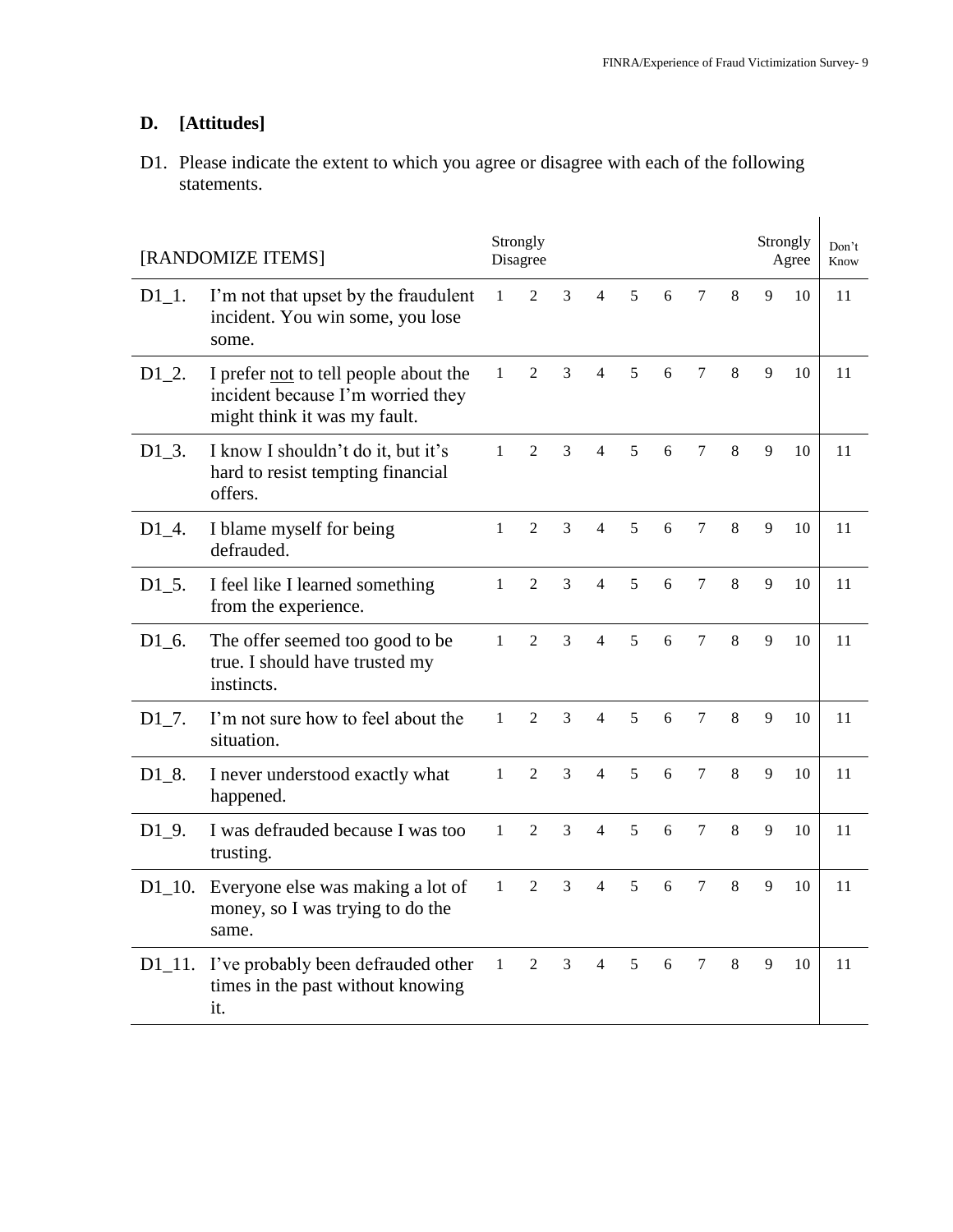## **E. Psychographics**

E1. The following are questions that have to do with how you see yourself. Everyone answers these questions differently. Please try to be as accurate and honest as you can, and try not to let your answer to one question influence your answers to other questions.

Please indicate the extent to which you, personally, agree with each of the following statements using a 10-point scale, where 1 means "Strongly Disagree" and 10 means "Strongly Agree."

| [RANDOMIZE ITEMS] |                                                                                     |              | Strongly<br>Disagree |                |                |   |   |                 |   |   | Strongly<br>Agree | Don't<br>know |
|-------------------|-------------------------------------------------------------------------------------|--------------|----------------------|----------------|----------------|---|---|-----------------|---|---|-------------------|---------------|
| $E1_1$ .          | I always look on the bright<br>side of things                                       |              | $\overline{2}$       | $\overline{3}$ | $\overline{4}$ | 5 | 6 | 7               | 8 | 9 | 10                | 11            |
| $E1_2$ .          | I tend to worry a lot                                                               | $\mathbf{1}$ | $\overline{2}$       | 3              | $\overline{4}$ | 5 | 6 | $\tau$          | 8 | 9 | 10                | 11            |
| $E1_3$ .          | I consider myself a risk-<br>taker                                                  | $\mathbf{1}$ | $\overline{2}$       | 3              | $\overline{4}$ | 5 | 6 | $\tau$          | 8 | 9 | 10                | 11            |
| $E1_4$ .          | It's always better to be<br>safe than sorry                                         | $\mathbf{1}$ | $\overline{2}$       | $\overline{3}$ | $\overline{4}$ | 5 | 6 | $\overline{7}$  | 8 | 9 | 10                | 11            |
| $E1\_5$ .         | I often rely on, and act<br>upon, the advice of others                              | 1            | $\overline{2}$       | 3              | $\overline{4}$ | 5 | 6 | $7\phantom{.0}$ | 8 | 9 | 10                | 11            |
| $E1_6$ .          | I prefer to make my own<br>way in life rather than find<br>a group I can follow     | 1            | $\overline{2}$       | 3              | $\overline{4}$ | 5 | 6 | 7               | 8 | 9 | 10                | 11            |
| $E1_7$ .          | A charismatic and<br>eloquent person can easily<br>influence and change my<br>ideas | $\mathbf{1}$ | $\overline{2}$       | 3              | $\overline{4}$ | 5 | 6 | 7               | 8 | 9 | 10                | 11            |
| $E1_8$ .          | I don't give in to others<br>easily                                                 | $\mathbf{1}$ | $\overline{2}$       | $\overline{3}$ | $\overline{4}$ | 5 | 6 | $\tau$          | 8 | 9 | 10                | 11            |
| $E1_9$ .          | My life is determined by<br>my own actions                                          | $\mathbf{1}$ | $\overline{2}$       | $\overline{3}$ | $\overline{4}$ | 5 | 6 | $\overline{7}$  | 8 | 9 | 10                | 11            |
| $E1_10$ .         | I am usually able to<br>protect my personal<br>interests                            | 1            | 2                    | 3              | $\overline{4}$ | 5 | 6 | $\tau$          | 8 | 9 | 10                | 11            |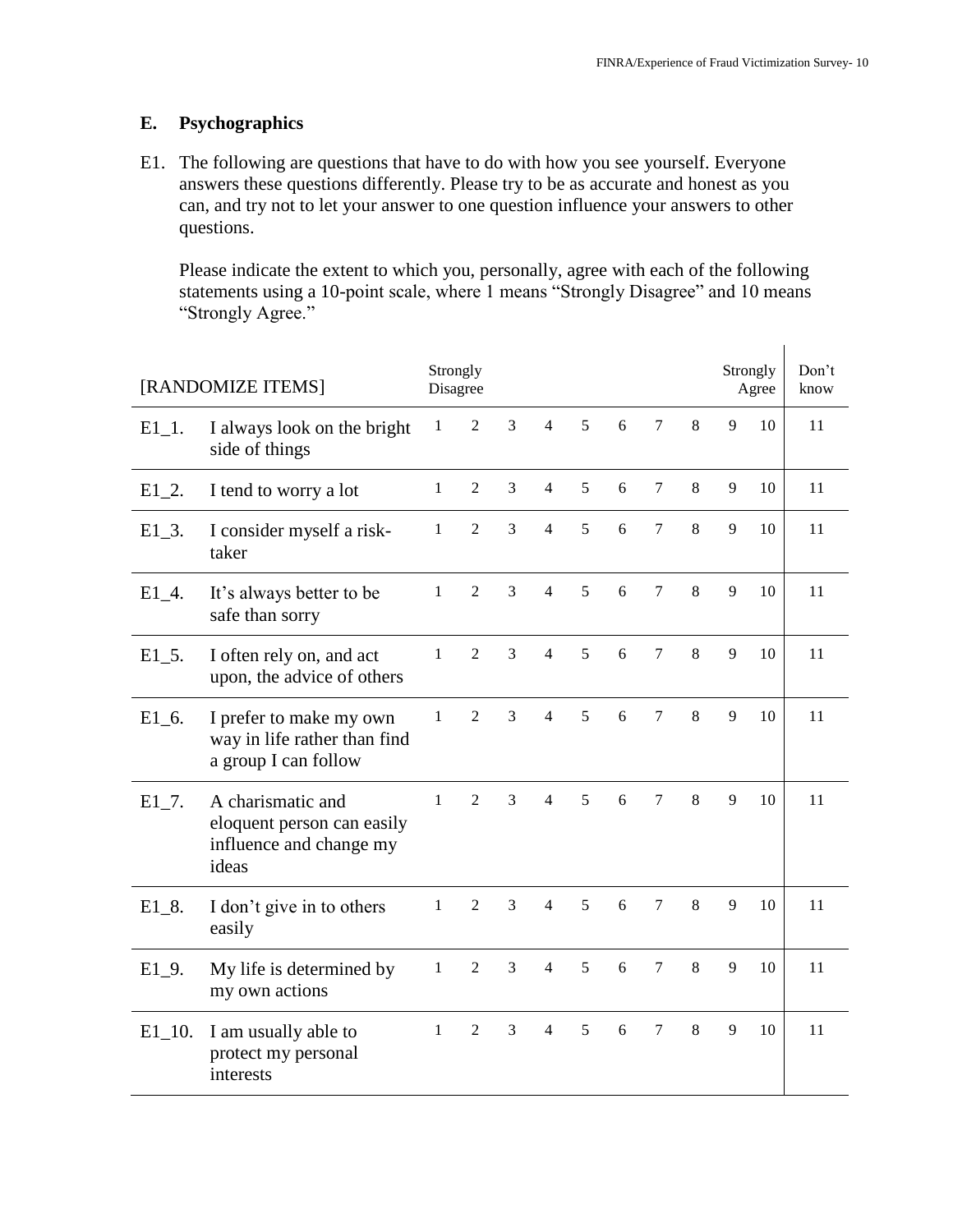|                       |                                                                                                                                                        | Strongly<br>Disagree |                |   |                          |   |   |                |         |   | Strongly<br>Agree | Don't<br>know |
|-----------------------|--------------------------------------------------------------------------------------------------------------------------------------------------------|----------------------|----------------|---|--------------------------|---|---|----------------|---------|---|-------------------|---------------|
| $E1_11.$              | I can pretty much<br>determine what will<br>happen in my life                                                                                          | $\mathbf{1}$         | 2              | 3 | $\overline{4}$           | 5 | 6 | $\tau$         | 8       | 9 | 10                | 11            |
| $E1_12.$              | To a great extent my life is<br>controlled by accidental<br>happenings                                                                                 | $\mathbf{1}$         | $\overline{2}$ | 3 | $\overline{4}$           | 5 | 6 | $\tau$         | 8       | 9 | 10                | 11            |
| $E1_{13}$ .           | Often there is no chance<br>of protecting my personal<br>interests from bad luck<br>happening                                                          | $\mathbf{1}$         | $\overline{2}$ | 3 | 4                        | 5 | 6 | $\tau$         | 8       | 9 | 10                | 11            |
| $E1$ <sup>14</sup> .  | When I get what I want,<br>it's usually because I am<br>lucky                                                                                          | $\mathbf{1}$         | $\overline{2}$ | 3 | 4                        | 5 | 6 | $\tau$         | 8       | 9 | 10                | 11            |
| $E1$ <sub>-15</sub> . | People like myself have<br>very little chance of<br>protecting our personal<br>interests when they<br>conflict with those of<br>strong pressure groups | $\mathbf{1}$         | $\mathfrak{D}$ | 3 | $\overline{\mathcal{A}}$ | 5 | 6 | 7              | 8       | 9 | 10                | 11            |
| $E1$ <sub>-16</sub> . | My life is chiefly<br>controlled by powerful<br>others                                                                                                 | $\mathbf{1}$         | $\overline{2}$ | 3 | $\overline{4}$           | 5 | 6 | $\overline{7}$ | $\,8\,$ | 9 | 10                | 11            |
| $E1_17$ .             | I feel like what happens in<br>my life is mostly<br>determined by powerful<br>people                                                                   | $\mathbf{1}$         | $\overline{2}$ | 3 | $\overline{4}$           | 5 | 6 | $\overline{7}$ | 8       | 9 | 10                | 11            |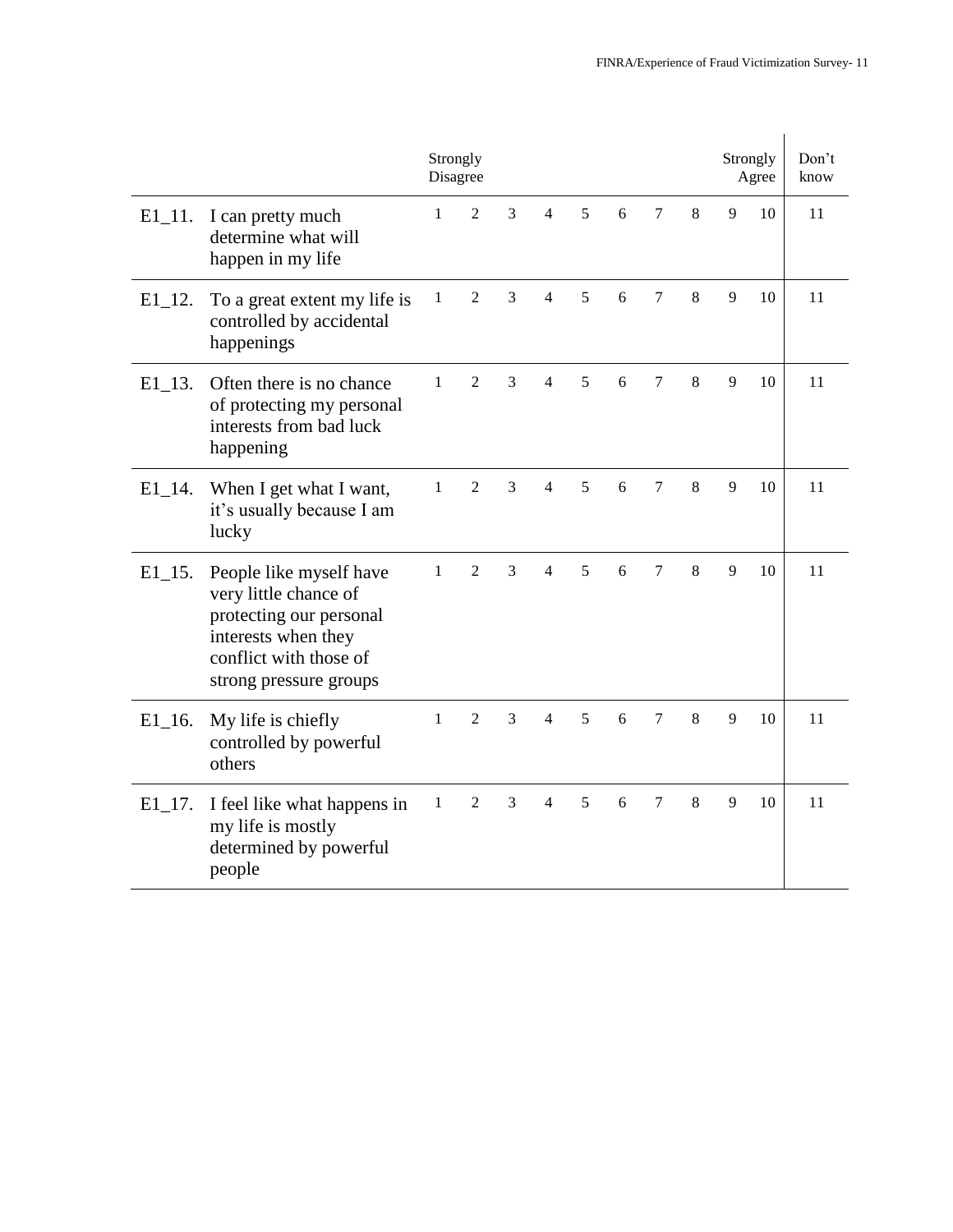#### **F. [Demographics & Classification]**

F1. When thinking of your financial investments, how willing are you to take risks? Please use a 10-point scale, where 1 means "Not At All Willing" and 10 means "Very Willing."

| Not At All<br>Willing |  |  |   |  | Very<br>Willing | Don't<br>Know | Prefer<br>not to<br>say |
|-----------------------|--|--|---|--|-----------------|---------------|-------------------------|
|                       |  |  | b |  |                 |               |                         |

- F2. The following questions are for classification purposes only. As with the rest of the survey, your answers are completely confidential and anonymous.
- F3. Not including retirement accounts, do you have any investments in stocks, bonds, mutual funds, or other securities?
	- 1. Yes
	- 2. No
	- 3. Don't know
	- 4. Prefer not to say
- F4. [IF YES TO F3] Not including retirement accounts, what is the total approximate current value of your investments in stocks, bonds, mutual funds and other securities? Would you say it is...
	- 1. Less than \$10,000
	- 2. At least \$10,000 but less than \$50,000
	- 3. At least \$50,000 but less than \$100,000
	- 4. At least \$100,000 but less than \$250,000
	- 5. More than \$250,000
	- 6. Don't know
	- 7. Prefer not to say
- F5. What is your household's approximate annual income, including wages, tips, investment income, public assistance, income from retirement plans, etc.? Would you say it is…
	- 1. Less than \$15,000
	- 2. At least \$15,000 but less than \$25,000
	- 3. At least \$25,000 but less than \$35,000
	- 4. At least \$35,000 but less than \$50,000
	- 5. At least \$50,000 but less than \$75,000
	- 6. At least \$75,000 but less than \$100,000
	- 7. At least \$100,000 but less than \$150,000
	- 8. \$150,000 or more
	- 9. Don't know
	- 10. Prefer not to say